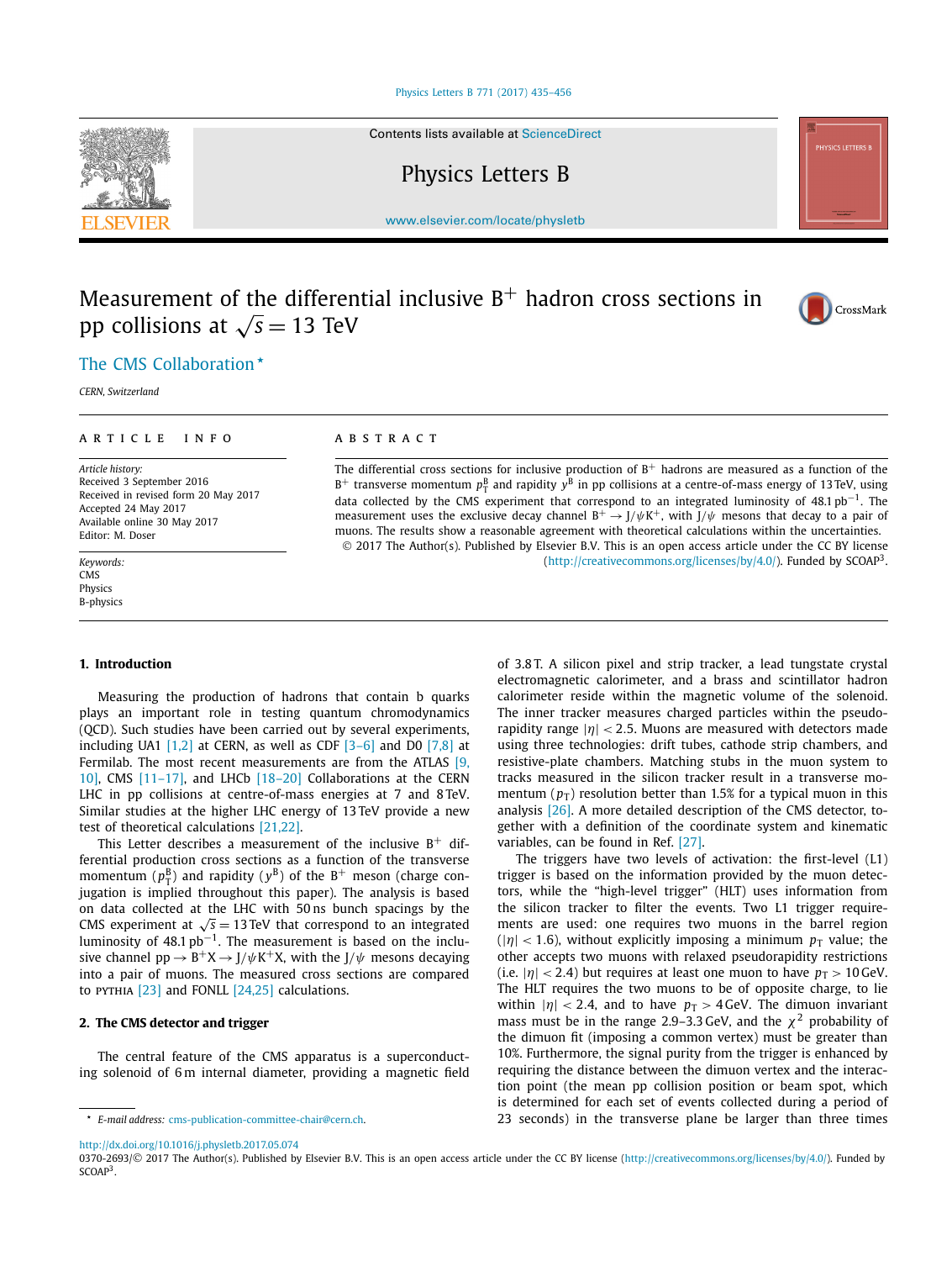its uncertainty; this requirement preferentially selects dimuons from "nonprompt" J*/ψ* meson decays, while rejecting almost all promptly produced J*/ψ* mesons. Also, the J*/ψ* meson momentum vector reconstructed at the HLT stage must point back to the interaction point in the transverse plane. This condition is imposed by requiring  $cos(α) > 0.9$ , where *α* is the angle between the *J*/ $ψ$  momentum vector and the vector pointing from the interaction point to the dimuon vertex. Finally, the  $J/\psi$  candidate is combined with any other charged particle of  $p_T > 0.8$  GeV, and the three-track fit to a common secondary vertex is performed. The HLT requires at least one of the fits to have a  $\chi^2$  per degree of freedom smaller than 10.

#### **3. Event reconstruction and selection**

The first step in the reconstruction of the  $B^+ \rightarrow J/\psi K^+$  decays is the selection of events containing a pair of muons originating from the decay of a  $J/\psi$  meson. The muons are required to have at least one reconstructed segment in the muon detectors that matches the extrapolated position of a track reconstructed in the silicon tracker, to satisfy  $p_T > 4.2$  GeV,  $|\eta| < 2.1$ , and to have good quality in the fit to a track. The muon tracks are required to intersect a cylinder of 0.3 cm radius in the transverse plane and 20 cm length along the beam line relative to the interaction point.

Candidate J*/ψ* mesons are reconstructed by combining pairs of oppositely charged muons having an invariant mass within  $\pm$ 150 MeV of the nominal J/ $\psi$  meson mass [\[28\].](#page-5-0) Each J/ $\psi$  candidate must have  $p_T > 8$  GeV, and a  $\chi^2$  probability for a fit to the dimuon vertex larger than 10%. Both muons must be either within  $|\eta|$  < 1.6 or one of the muons must have  $p_T > 11$  GeV. Candidate B<sup>+</sup> mesons are reconstructed by combining a  $J/\psi$  candidate with each charged track in the event having  $p_T > 1$  GeV. A kaon mass hypothesis is assumed for the tracks and the *χ*<sup>2</sup> per degree of freedom of the track fit is required to be less than 5. A kinematic fit is performed to the dimuon-track combination, constraining the dimuon mass to the nominal  $J/\psi$  mass. The three-track combination must be compatible with having a common vertex with a  $\chi^2$  probability larger than 10% and a reconstructed invariant mass,  $M_{1/\psi K}$ , in the range 5–6 GeV. The significance in the transverse decay length, defined as the distance between the  $\mu\mu$ K vertex and the interaction point in the transverse plane, divided by its uncertainty, is required to exceed 3.5. Also, the cosine of the angle between the  $B^+$  candidate momentum and the vector pointing from the interaction point to the *μμ*K vertex in the transverse plane must be greater than 0.99. Most of the selected  $B^+$  candidates have a transverse decay length greater than 300 μm. Only a small fraction (*<*1%) of events contain two reconstructed  $B^+$  candidates; all reconstructed candidates are included in the analysis. This analysis is insensitive to the number of proton–proton interactions occurring in the same or nearby bunch crossings.

The combinatorial background arises from the spurious combination of a promptly produced J*/ψ* meson or a J*/ψ* meson from a B hadron decay with an uncorrelated charged particle. The former case is suppressed by the requirement on the reconstructed decay length of the  $B^+$  candidate. Given the excellent dimuon mass resolution at the  $J/\psi$  mass and the good muon identification performance of the CMS detector, the background level under the J*/ψ* peak is very small. Other backgrounds arise from misreconstructed b hadron decays, such as  $B \rightarrow J/\psi$  + hadrons (including, e.g.  $J/\psi K^*(892)$ ), which contribute a broad structure in the mass region *M*J*/ψ*<sup>K</sup> *<* 5*.*15 GeV. Additional background from Cabibbo– Kobayashi–Maskawa-suppressed  $B^+ \rightarrow J/\psi \pi^+$  decays with a mass

misassignment to the pion track forms a tiny excess just above the  $J/\psi K^+$  signal.

#### **4. Reconstruction efficiency and acceptance**

The detection and trigger efficiencies and the geometrical acceptance are evaluated through Monte Carlo simulation studies using large samples of signal events generated in PYTHIA 8.205 (using the CUETP8M1 tune [\[29\]](#page-5-0) and the NNPDF2.3 parton distribution functions [\[30\]\)](#page-5-0) and processed by the simulation framework of the CMS detector based on GEANT4 [\[31\].](#page-5-0) The decays  $B^+ \rightarrow J/\psi K^+$  are modelled with the SVS model of the EVTGEN 1.3.0 [\[32\]](#page-5-0) generator. The product of the efficiency and acceptance is defined as the fraction of simulated  $B^+ \to J/\psi K^+ \to \mu^+ \mu^- K^+$  decays, generated in the phase-space region of  $10 \le p_T^B < 17$  GeV and  $|y^B| < 1.45$ , and in the region of  $17 \le p_T^B < 100$  GeV and  $|y^B| < 2.1$ , that survive the selection criteria. These values range from 0.8% for  $p_T^B \approx 10 \,\text{GeV}$  to  $20\%$  for  $70 < p_{\rm T}^{\rm B} < 100$  GeV, and from 3.6% for  $|y^{\rm B}| \approx 0$  to 2.5% for  $1.8 < |y^B| < 2.1$ .

The trigger and muon reconstruction efficiencies are also measured from a data sample consisting of inclusive  $J/\psi \rightarrow \mu^+\mu^$ decays, using a technique similar to that described in Ref. [\[33\],](#page-5-0) where one muon is identified with stringent quality requirements and the second muon is identified using information either from the tracker (to measure the trigger and muon identification efficiencies) or from the external muon system (to measure the silicon tracker efficiency). These efficiencies are compared to those from simulation studies, in bins of muon  $p<sub>T</sub>$  and  $\eta$ , and are found to agree within their uncertainties. The measured efficiencies of the track reconstruction and of the vertex-quality requirement are also found to be compatible with the simulations.

#### **5. Extraction of the signal**

The B<sup>+</sup> differential cross section d $\sigma/dp_{\rm T}^{\rm B}$  is measured in 2 bins of  $p_T^B$  between 10 and 17 GeV in a restricted  $y^B$  range ( $|y^B|$  < 1.45) and in 7 bins of  $p_T^B$  in the extended  $y^B$  range ( $|y^B| < 2.1$ ) for  $p_T^B$  between 17 and 100 GeV. The corresponding differential cross section  $d\sigma/dy^B$  is measured in 6 (2) bins of  $|y^B|$  for  $p_T^B$  between 10–100 GeV (17–100 GeV). The signal yield is extracted with an extended unbinned maximum-likelihood fit to the invariant mass distribution of the B<sup>+</sup> candidates in each of the  $p_T^B$  or  $|y^B|$  bins. The signal component is modelled by the sum of two Gaussian functions (representing the "core" and a "tail"). The relative mean of the tail Gaussian function is fixed with respect to that of the core Gaussian function, following the shapes obtained from simulated samples. The relative normalization and width of the tail Gaussian function are also fixed to the parameters obtained from simulated samples for the  $p_T^B$  bins above 50 GeV and  $|y^B|$  bins above 1.45, to account for the limited size of the data sample. The combinatorial background from the inclusive J*/ψ* meson production is modelled by an exponential function. The background from misreconstructed  $B \rightarrow J/\psi +$  hadrons decays is represented by an error function. The normalization of misreconstructed  $B \rightarrow$  $J/\psi$  + hadrons decays relative to the signal is determined from a fit to all selected  $B^+$  candidates, and is fixed to this value in the fits that are performed in individual  $p_T^B$  or  $|y^B|$  bins. The contribution from the decay  $B^+ \rightarrow J/\psi \pi^+$  is modelled through a sum of three Gaussian functions; the relative yield of the  $J/\psi \pi^+$  to the signal  $J/\psi K^+$  is fixed by their decay branching fractions [\[28\].](#page-5-0) [Fig. 1](#page-2-0) shows the invariant mass distribution of all the  $B^+$  candidates, compared to the corresponding sum of the signal and background distributions obtained from the maximum-likelihood fit. Typical invariant mass distributions of the  $B^+$  candidates in one of the  $p_T^B$  bins and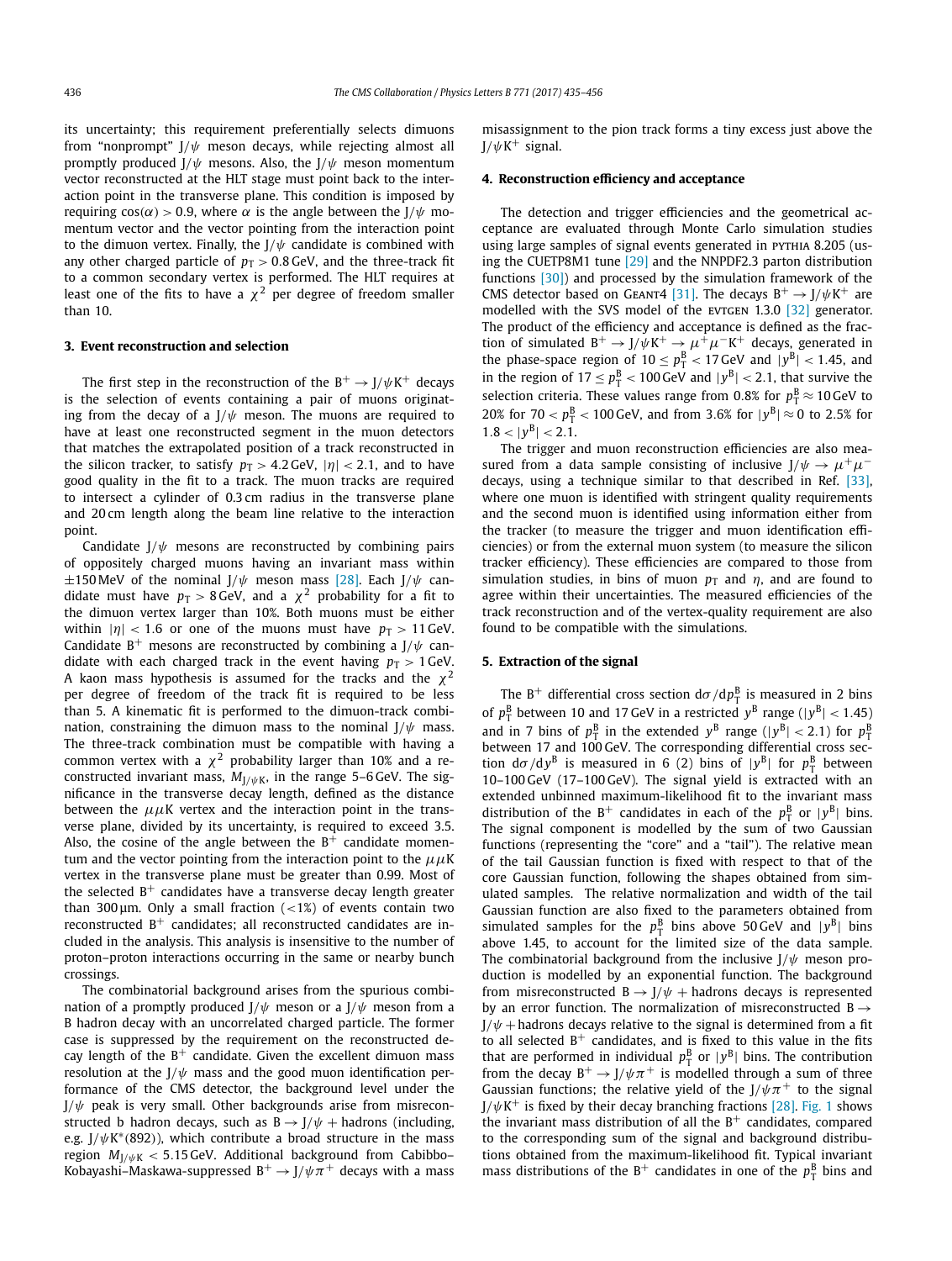<span id="page-2-0"></span>

**Fig. 1.** Invariant mass distribution of  $B^+ \rightarrow J/\psi K^+$  candidates, integrated over the phase-space region of  $10 \le p\frac{B}{T} < 17\,\text{GeV}$  and  $|y^B| < 1.45$ , and of  $17 \le p\frac{B}{T} < 100\,\text{GeV}$ and  $|v^B|$  < 2.1. The solid curve shows the result of the fit. The shaded and hatched areas represent, respectively, the  $J/\psi K^+$  signal and the  $J/\psi \pi^+$  component, while the dashed and dotted curves represent the combinatorial and misreconstructed B → J*/ψ* + hadrons backgrounds, respectively.



**Fig. 2.** Invariant mass distributions of the  $B^+ \rightarrow J/\psi K^+$  candidates in the regions of (a)  $17 \le p_T^B < 24$  GeV,  $|y^B| < 2.1$ , and (b)  $10 \le p_T^B < 100$  GeV,  $0.4 \le |y^B| < 0.6$ . The solid curve shows the result of the fit. The shaded (hatched) area represents the signal ( $B^+ \rightarrow J/\psi \pi^+$ ) component, while the dashed and dotted curves represent the combinatorial and misreconstructed  $B \rightarrow J/\psi +$  hadrons background components, respectively.

in one of the  $|y^B|$  bins are shown in Fig. 2. The B<sup>+</sup>  $\rightarrow$  J/ $\psi \pi$ <sup>+</sup> background, shown by the hatched area, is centred around 5.4 GeV, but is so small as to be almost invisible in the figures. The dip in the measured invariant mass distributions around 5.17 GeV is caused by the shape of the  $B \rightarrow J/\psi +$  hadrons background distribution, which falls abruptly in that region.

#### **Table 1**

Summary of the relative systematic uncertainties in the measured  $B^+$  production cross sections. The ranges given reflect the uncertainties over the  $p_T^B$  and  $y^B$  bins.

| Systematic sources                                                        | Relative uncertainties (%) |
|---------------------------------------------------------------------------|----------------------------|
| Muon trigger, identification, and reconstruction                          | $6.0 - 14$                 |
| Detector alignment                                                        | 2.8                        |
| $B^+$ vertex reconstruction                                               | 1.4                        |
| Size of simulated samples                                                 | $0.5 - 3.9$                |
| Track reconstruction efficiency                                           | 3.9                        |
| $B^+ \rightarrow J/\psi (\rightarrow \mu^+ \mu^-) K^+$ branching fraction | 3.1                        |
| Model in likelihood fits                                                  | $1.0 - 6.4$                |
| Bin-to-bin migration                                                      | $0.4 - 3.7$                |
| $B^+$ kinematic distributions                                             | $0.4 - 11$                 |
| Parton distribution functions                                             | $0.1 - 0.7$                |
| $B^+$ lifetime                                                            | 0.3                        |
| Total (excluding the integrated luminosity)                               | $9.1 - 16$                 |
| Integrated luminosity                                                     | 2.3                        |

#### **6. Systematic uncertainties**

The measured cross section is affected by systematic uncertainties in the extraction of signal, efficiencies, branching fractions, and integrated luminosity, as summarized in Table 1. The dominant effects are associated with the models used in the likelihood fits, the  $B^+$  kinematic distributions, and the estimation of the muon identification and reconstruction. The total uncertainty is evaluated as the sum in quadrature of the individual contributions.

The uncertainty associated with the trigger criteria is evaluated by comparing the trigger efficiencies in data and simulations for an event sample recorded using an inclusive J*/ψ* trigger with higher- $p_T$  thresholds. The muon identification and reconstruction performances are studied using a large sample of inclusive J*/ψ* →  $\mu^+\mu^-$  events. The efficiencies in data and simulated events are found to be consistent, and residual differences are considered as systematic uncertainties. The uncertainty associated with the alignment of the detector is examined by comparing events simulated with different detector conditions, and assigning an uncertainty of 2.8%. Through a comparison of  $\chi^2$  distributions in data and simulations, the uncertainty in the  $B^+$  vertex reconstruction efficiency is estimated to be 1.4%. In addition, the uncertainty coming from the finite size of the simulated samples and a systematic uncertainty of 3.9% in the charged-particle track reconstruction efficiency [\[34\]](#page-5-0) are also taken into account. The integrated luminosity is measured with an uncertainty of  $2.3\%$   $[35]$ , while the uncertainty associated with the B<sup>+</sup>  $\rightarrow$  J/ $\psi$ K<sup>+</sup>  $\rightarrow$   $\mu^{+}\mu^{-}$ K<sup>+</sup> branching fraction is 3.1% [\[28\].](#page-5-0)

The systematic uncertainty associated with the modelling of the signal shape is evaluated by changing the model to the sum of three Gaussian functions, or a Gaussian function plus a Crystal Ball function [\[36\].](#page-5-0) The uncertainty from the model of the combinatorial background is evaluated by changing the exponential function to a second-order polynomial. The systematic uncertainty associated with the modelling of the mass distribution of misreconstructed  $B \rightarrow J/\psi$  + hadrons events is evaluated by shifting the mass-threshold parameter in the error function by  $\pm 10$  MeV. The uncertainty associated with the  $B^+ \rightarrow I/\psi \pi^+$  component is estimated by changing its branching fraction by its uncertainty [\[28\],](#page-5-0) and by shifting its mass value by  $\pm 15$  MeV in the likelihood fits. Systematic uncertainties owing to the finite resolution of the reconstructed  $p_T^B$  and  $y^B$  are determined by examining the generator information in the simulated samples; half of the bin-tobin-migrated events are taken as the corresponding uncertainty. The uncertainties associated with the  $p_T^B$  and  $y^B$  distributions in the generation of simulated events are evaluated with event-byevent weights determined from the differences between the distributions in pythia and the FONLL calculations. The latter uses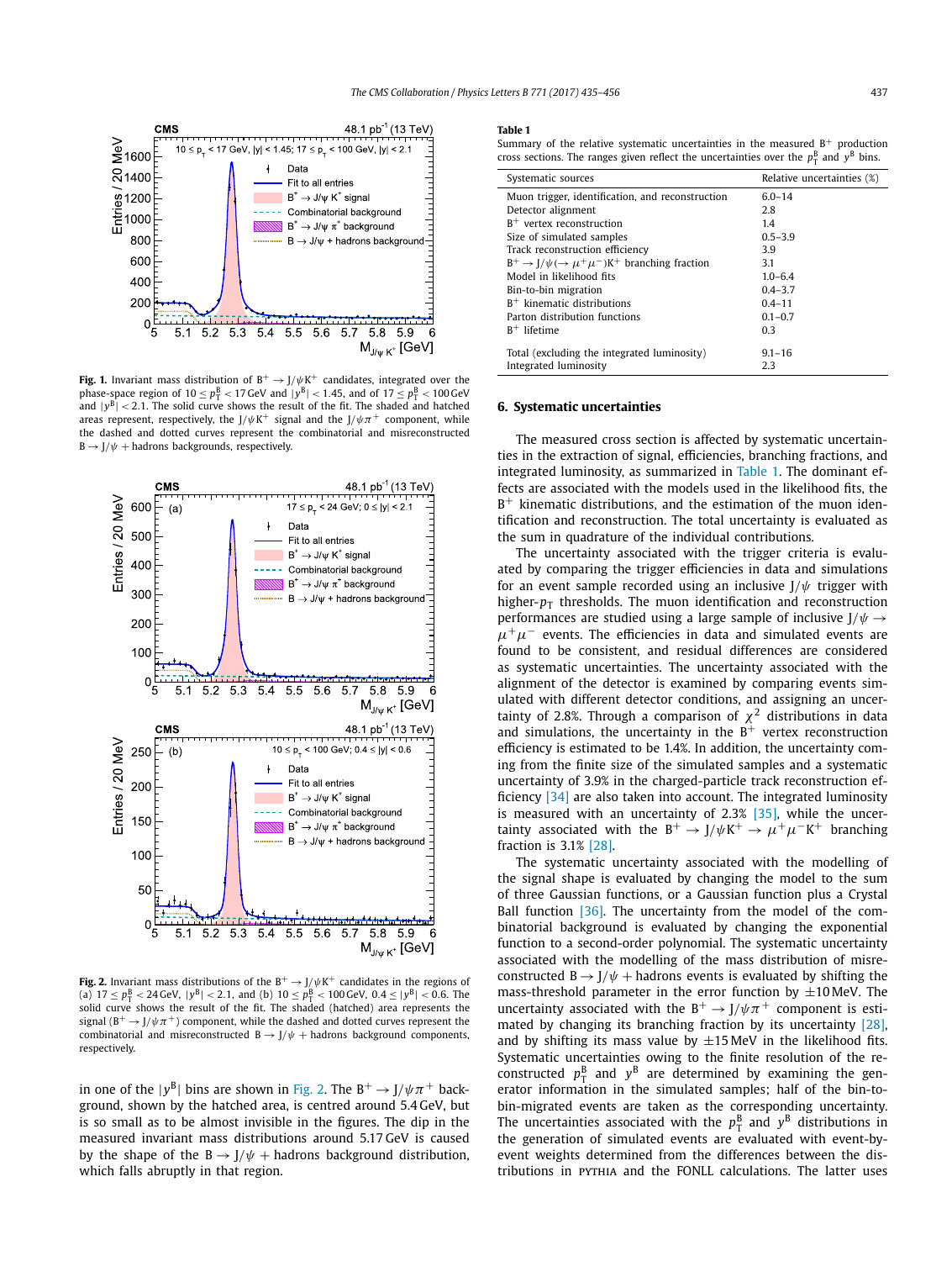#### **Table 2**

The ranges in  $p_1^{\rm B}$  and  $|{\bf y}^{\rm B}|,$  signal yields  $n_{\rm sig}$ , acceptance times efficiency A $\epsilon,$  and measured differential cross sections d $\sigma/dp_1^{\rm B}$  and d $\sigma/d{\bf y}^{\rm B},$  compared to the FONLL and PYTHIA predictions. The three uncertainties in the measured cross sections refer to the statistical, systematic, and integrated luminosity uncertainties, respectively. The uncertainties in *A* $\epsilon$  and in the FONLL predictions are the total uncertainties. The last row ("Inclusive bin") presents the measured total cross section and the FONLL and pyrnia predictions for the phase-space region of  $10 \le p_T^B < 17$  GeV and  $|y^B| < 1.45$ , and  $17 \le p_T^B < 100$  GeV and  $|y^B| < 2.1$ .

| $p_{\rm T}^{\rm B}$ [GeV] | $ y^B $      | $n_{sig}$                 | $A \in [\%]$    | $d\sigma/dp_T^B$ [µb/GeV]                            | FONLL [µb/GeV]                       | PYTHIA [µb/GeV]      |
|---------------------------|--------------|---------------------------|-----------------|------------------------------------------------------|--------------------------------------|----------------------|
| $10 - 13$                 | < 1.45       | $408 + 52 \atop -53$      | $0.78 \pm 0.10$ | $3.0 \pm 0.4 \pm 0.4 \pm 0.1$                        | $1.4_{-0.4}^{+0.5}$                  | 2.6                  |
| $13 - 17$                 | < 1.45       | $755 + 47$ <sub>-45</sub> | $3.6 \pm 0.3$   | $0.88 \pm 0.05 \pm 0.08 \pm 0.02$                    | $0.62_{-0.14}^{+0.21}$               | 1.12                 |
| $17 - 24$                 | < 2.1        | $1140^{+40}_{-39}$        | $7.1 \pm 0.6$   | $0.39 \pm 0.01 \pm 0.04 \pm 0.01$                    | $0.30_{-0.06}^{+0.08}$               | 0.48                 |
| $24 - 30$                 | < 2.1        | $519^{+30}_{-28}$         | $13 \pm 1$      | $0.12 \pm 0.01 \pm 0.01 \pm 0.00$                    | $0.10 \pm 0.02$                      | 0.14                 |
| $30 - 40$                 | < 2.1        | $404^{+24}_{-23}$         | $17 \pm 2$      | $(4.1 \pm 0.2 \pm 0.4 \pm 0.1) \times 10^{-2}$       | $(3.3^{+0.6}_{-0.5}) \times 10^{-2}$ | $4.4 \times 10^{-2}$ |
| $40 - 50$                 | < 2.1        | $157 \pm 13$              | $20 \pm 2$      | $(1.3 \pm 0.1 \pm 0.2 \pm 0.0) \times 10^{-2}$       | $(1.0^{+0.2}_{-0.1}) \times 10^{-2}$ | $1.3 \times 10^{-2}$ |
| $50 - 60$                 | < 2.1        | $49\pm8$                  | $21 \pm 2$      | $(4.0^{+0.7}_{-0.6} \pm 0.5 \pm 0.1) \times 10^{-3}$ | $(3.9^{+0.6}_{-0.5}) \times 10^{-3}$ | $4.5 \times 10^{-3}$ |
| 60-70                     | ${<}2.1$     | $23^{+6}_{-5}$            | $21\pm3$        | $(1.9^{+0.5}_{-0.4} \pm 0.3 \pm 0.0) \times 10^{-3}$ | $(1.7 \pm 0.2) \times 10^{-3}$       | $1.8 \times 10^{-3}$ |
| $70 - 100$                | < 2.1        | $24^{+5}_{-4}$            | $20 \pm 3$      | $(6.7^{+1.4}_{-1.3} \pm 1.0 \pm 0.2) \times 10^{-4}$ | $(5.0 \pm 0.6) \times 10^{-4}$       | $5.0 \times 10^{-4}$ |
| $p_T^B$ [GeV]             | $ y^B $      | $n_{sig}$                 | $A \in [\%]$    | $d\sigma/dy^B$ [µb]                                  | FONLL [µb]                           | PYTHIA [µb]          |
| $10 - 100$                | $0.0 - 0.2$  | $460 + 43$                | $3.6 \pm 0.5$   | $5.5^{+0.5}_{-0.4} \pm 0.8 \pm 0.1$                  | $3.2^{+1.1}_{-0.7}$                  | 5.7                  |
| $10 - 100$                | $0.2 - 0.4$  | $511 \pm 32$              | $3.8\pm0.5$     | $5.7^{+0.3}_{-0.4}\pm 0.8\pm 0.1$                    | $3.2_{-0.7}^{+1.1}$                  | 5.7                  |
| $10 - 100$                | $0.4 - 0.6$  | $455 + 28 + 27$           | $4.0 \pm 0.5$   | $4.8 \pm 0.3 \pm 0.6 \pm 0.1$                        | $3.2_{-0.7}^{+1.1}$                  | 5.6                  |
| $10 - 100$                | $0.6 - 0.85$ | $576^{+30}_{-29}$         | $4.4\pm0.6$     | $4.5 \pm 0.2 \pm 0.6 \pm 0.1$                        | $3.1_{-0.7}^{+1.1}$                  | 5.6                  |
| $10 - 100$                | $0.85 - 1.1$ | $622^{+36}_{-35}$         | $4.2 \pm 0.6$   | $5.0 \pm 0.3 \pm 0.7 \pm 0.1$                        | $3.1_{-0.7}^{+1.0}$                  | 5.4                  |
| $10 - 100$                | $1.1 - 1.45$ | $671 + 42$ <sub>-41</sub> | $3.5 \pm 0.4$   | $4.6 \pm 0.3 \pm 0.6 \pm 0.1$                        | $2.9_{-0.7}^{+1.0}$                  | 5.2                  |
| $17 - 100$                | $1.45 - 1.8$ | $188^{+18}_{-17}$         | $4.4 \pm 0.4$   | $1.05_{-0.09}^{+0.10} \pm 0.11 \pm 0.02$             | $0.68_{-0.13}^{+0.18}$               | 1.05                 |
| $17 - 100$                | $1.8 - 2.1$  | $35 \pm 8$                | $1.4 \pm 0.2$   | $0.74_{-0.16}^{+0.18} \pm 0.09 \pm 0.02$             | $0.61_{-0.12}^{+0.16}$               | 0.96                 |
|                           |              | $n_{sig}$                 | $A \in [\%]$    | $\sigma$ [µb]                                        | FONLL $[\mu b]$                      | PYTHIA [µb]          |
| Inclusive bin             |              | $3477^{+86}_{-84}$        | $3.9 \pm 0.5$   | $15.3 \pm 0.4 \pm 2.1 \pm 0.4$                       | $9.9_{-2.2}^{+3.3}$                  | 17.2                 |

a fixed-order perturbative QCD approach, with a next-to-leadinglogarithm approximation, and the NNPDF3.0 parton distribution functions [\[37\].](#page-5-0) The uncertainty associated with the parton distribution functions is found to be less than 0.7%, which is estimated using the PDF4LHC prescription [\[38,39\]](#page-5-0) with the uncertainty sets provided by the NNPDF2.3 [\[30\].](#page-5-0) The effect of the systematic uncertainty in the  $B^+$  lifetime (0.3%) is also included.

#### **7. Results**

The differential cross sections for  $B^+$  production as a function of  $p_{\rm T_2}^{\rm B}$  for  $|y^{\rm B}| < 1.45$ , or for  $|y^{\rm B}| < 2.1$ , d $\sigma/{\rm d} p_{\rm T}^{\rm B}$ , and as a function of  $|y^B|$  (averaged for positive and negative rapidity) for  $10 < p_T^B <$ 100 GeV, or for 17  $< p_T^{\rm B} < 100$  GeV, d $\sigma/{\rm d}y^{\rm B}$ , are defined as

$$
\frac{d\sigma(pp \to B^{+}X)}{dp_{T}^{B}} = \frac{n_{sig}(p_{T}^{B})}{2 A(p_{T}^{B}) \epsilon(p_{T}^{B}) B C \Delta p_{T}^{B}},
$$
\n
$$
\frac{d\sigma(pp \to B^{+}X)}{dy^{B}} = \frac{n_{sig}(|y^{B}|)}{2 A(|y^{B}|) \epsilon(|y^{B}|) B C \Delta y^{B}},
$$
\n(1)

where  $n_{sig}(p_T^B)$  and  $n_{sig}(|y^B|)$  are the signal yields in the  $p_T^B$  or  $|y^B|$  bins, obtained in the maximum-likelihood fits; and  $\Delta p_T^B$  and  $\Delta y^B = 2\Delta |y^B|$  are the corresponding bin widths; L is the integrated luminosity. The total branching fraction  $\beta$  is the product of the individual  $B(B^+ \to J/\psi K^+) = (1.026 \pm 0.031) \times 10^{-3}$  and  $B(J/\psi \to \mu^+\mu^-) = (5.961 \pm 0.033) \times 10^{-2}$  values [\[28\].](#page-5-0) The factor of two in the denominator reflects the choice used to quote the cross section for a single charge (taken to be the  $B^+$ ), where  $n_{\text{sig}}$ includes both charge states. Efficiencies and signal yields for  $B^+$ and B− are found to be compatible within uncertainties. The products of efficiency and acceptance,  $A(p_T^B) \epsilon(p_T^B)$  and  $A(|y^B|) \epsilon(|y^B|)$ , are calculated for each bin.

Table 2 summarizes the event yields, efficiencies, and the differential cross sections for the various  $p_T^B$  and  $y^B$  bins. The differential cross sections as a function of  $p_T^B$ , integrated over  $|y^B|$  < 1.45 or over  $|y^B|$  < 2.1, and as a function of  $y^B$ , integrated over  $10 < p_T^B$  < 100 GeV or over  $17 < p_T^B < 100$  GeV, are shown in [Fig. 3](#page-4-0) (a) and (b), respectively, where they are compared to FONLL [\[24,25\]](#page-5-0) (shaded boxes) and pythia (dashed lines) calculations. The uncertainties in the FONLL calculations include the effects from the renormalization and factorization scales, the mass of the bottom quark, and the uncertainties in the parton distribution functions, which are calculated according to the NNPDF3.0 uncertainty sets [\[37\].](#page-5-0) The bottom panels display the ratio of the data to the FONLL predictions; the ratios of the pythia to the FONLL calculations are shown as dashed lines. The previous CMS measurements from  $\sqrt{s}$  = 7 TeV data [\[11\]](#page-5-0) are presented as a function of  $p_T^B$ , scaled to the phase-space region of  $|y^B| < 2.1$  or  $|y^B| < 1.45$ , and as a function of  $y^B$ , scaled to  $10 < p_T^B < 100$  GeV or  $17 < p_T^B < 100$  GeV. The extrapolations are carried out using the kinematic distributions from generated PYTHIA events, and an additional systematic uncertainty is included based on a comparison of extrapolations obtained with PYTHIA to those obtained with FONLL. Measurements are in good agreement with the theoretical predictions of both FONLL and PYTHIA at high  $p_T^B$ , while, at low  $p_T^B$ , the measurements tend to favour a higher cross section than estimated by FONLL and smaller than estimated by PYTHIA. The differential cross section as a function of  $|y^B|$  is in agreement with both predictions, within the uncertainties. The ratios of the differential cross section measurements at  $\sqrt{s} = 13 \text{ TeV}$  and  $\sqrt{s} = 7 \text{ TeV}$ , as well as the FONLL and PYTHIA calculations, are shown in [Fig. 4.](#page-4-0) The correlated uncertainties, including muon identification, decay branching fractions, tracking and vertexing, cancel out or are reduced in the evaluations of the ratios, and the measurements prefer higher values compared to the predictions along both  $p_T^B$  and  $|y^B|$ .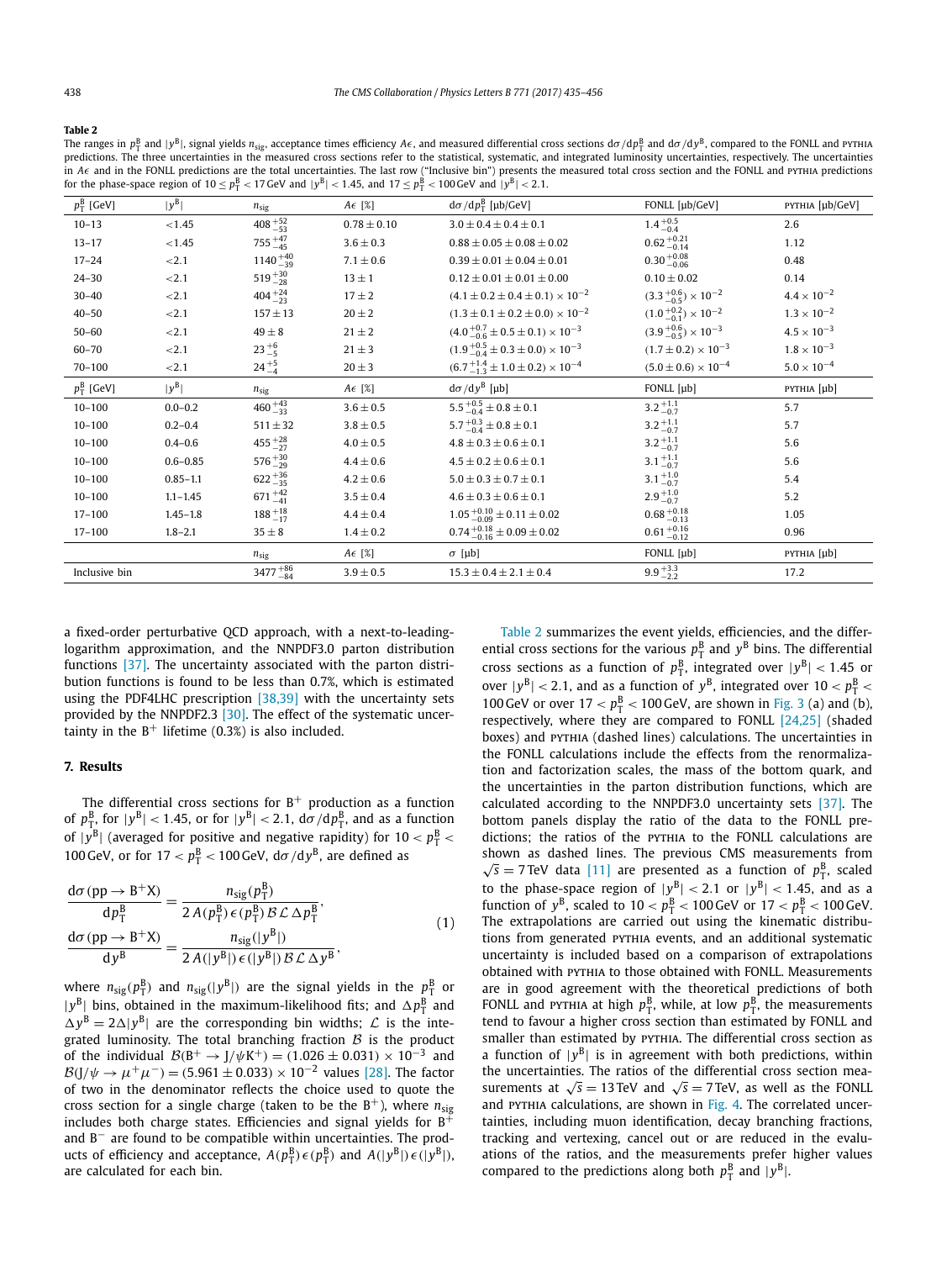<span id="page-4-0"></span>

**Fig. 3.** B<sup>+</sup> differential production cross sections (a) do /dp<sup>B</sup> for  $|y^B| < 1.45$  or  $|y^B| < 2.1$ , and (b) do /dy<sup>B</sup> for  $10 < p_T^B < 100$  GeV or  $17 < p_T^B < 100$  GeV, at  $\sqrt{s} = 13$  TeV (squares, this measurement). The previous CMS measurements from  $\sqrt{s} = 7$  TeV data [\[11\]](#page-5-0) (circles) are also presented as a function of  $p_T^B$  ( $y^B$ ), scaled to the phase-space region of  $|y^B| < 2.1$  or  $|y^B| < 1.45$  (10  $< p_T^B < 100$  GeV or 17  $< p_T^B < 100$  GeV). The vertical bars show the total uncertainty in the measured cross sections, and the horizontal bars represent the bin width. The calculations from FONLL and PYTHIA are shown as shaded boxes and dashed lines, respectively. The bottom panels display the ratio of the data at 13 TeV to the FONLL predictions (points) and the ratios of the pythia to the FONLL calculations (dashed lines), with the shaded region displaying the uncertainties in the FONLL predictions.



**Fig. 4.** Ratios of B<sup>+</sup> differential production cross sections at  $\sqrt{s}$  = 13 TeV and at  $\sqrt{s}$  = 7 TeV as (a) a function of  $p_T^B$  for  $|y^B|$  < 1.45 or  $|y^B|$  < 2.1 and (b) as a function of  $|y^B|$ for 10 <  $p_{\rm T}^{\rm B}$  < 100GeV or 17 <  $p_{\rm T}^{\rm B}$  < 100GeV. The vertical bars show the total uncertainty in the measured ratios of the cross sections, and the horizontal bars represent the bin width. The calculations from FONLL and PYTHIA are shown as shaded boxes and dashed lines, respectively.

#### **8. Summary**

The differential cross sections for  $B^+$  meson production in pp collisions at  $\sqrt{s}$  = 13 TeV have been measured for the first time by the CMS experiment using the decay channel  $B^+ \rightarrow J/\psi K^+$ , with  $J/\psi \rightarrow \mu^+\mu^-$ , as a function of  $p_T^{\rm B}$  for  $|y^{\rm B}| < 1.45$  or  $|y^{\rm B}| < 2.1$ , and as a function of  $y^B$  for  $10 < p_T^B < 100\,\text{GeV}$  or  $17 < p_T^B < 100\,\text{GeV}.$ The total cross section summed over all bins is measured to be  $15.3 \pm 0.4$  (stat)  $\pm 2.1$  (syst)  $\pm 0.4$  (lumi)  $\mu$ b. The measured distributions show reasonable agreement in terms of shape, as well as normalization, with FONLL calculations and with the prediction of the pythia event generator, within the uncertainties. The ratios between the measurements at 13 and at 7 TeV tend to prefer higher values compared to the predictions. This study provides the first measurement of a b hadron cross section through the  $B^+ \rightarrow J/\psi K^+$ exclusive decay channel at the centre-of-mass energy of 13 TeV.

#### **Acknowledgements**

We congratulate our colleagues in the CERN accelerator departments for the excellent performance of the LHC and thank the technical and administrative staffs at CERN and at other CMS institutes for their contributions to the success of the CMS effort. In addition, we gratefully acknowledge the computing centres and personnel of the Worldwide LHC Computing Grid for delivering so effectively the computing infrastructure essential to our analyses. Finally, we acknowledge the enduring support for the construction and operation of the LHC and the CMS detector provided by the following funding agencies: BMWFW and FWF (Austria); FNRS and FWO (Belgium); CNPq, CAPES, FAPERJ, and FAPESP (Brazil); MES (Bulgaria); CERN; CAS, MOST, and NSFC (China); COLCIEN-CIAS (Colombia); MSES and CSF (Croatia); RPF (Cyprus); SENESCYT (Ecuador); MoER, ERC IUT and ERDF (Estonia); Academy of Finland, MEC, and HIP (Finland); CEA and CNRS/IN2P3 (France); BMBF, DFG, and HGF (Germany); GSRT (Greece); OTKA and NIH (Hungary); DAE and DST (India); IPM (Iran); SFI (Ireland); INFN (Italy); MSIP and NRF (Republic of Korea); LAS (Lithuania); MOE and UM (Malaysia); BUAP, CINVESTAV, CONACYT, LNS, SEP, and UASLP-FAI (Mexico); MBIE (New Zealand); PAEC (Pakistan); MSHE and NSC (Poland); FCT (Portugal); JINR (Dubna); MON, ROSATOM, RAS and RFBR (Russia); MESTD (Serbia); SEIDI and CPAN (Spain); Swiss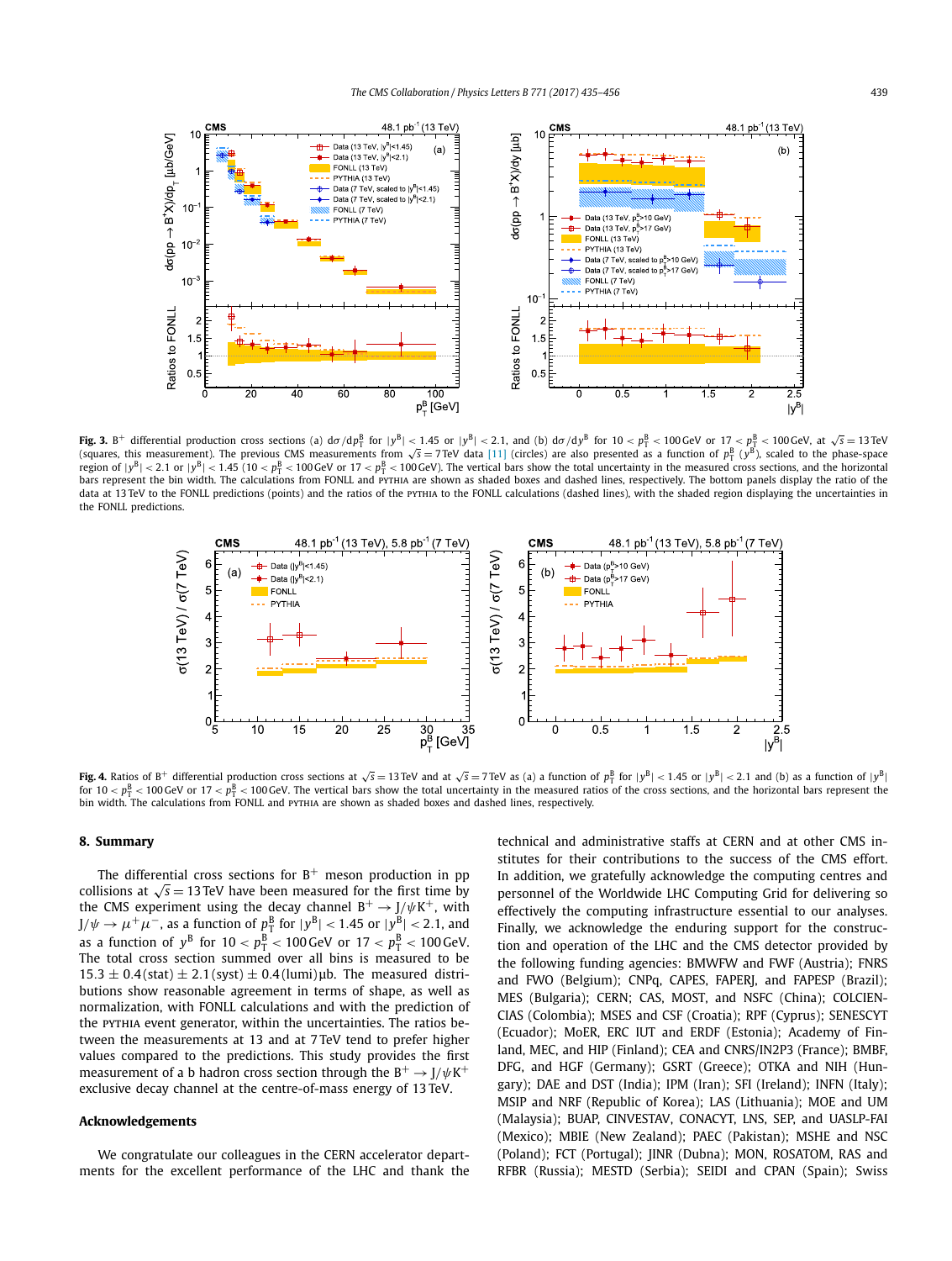<span id="page-5-0"></span>Funding Agencies (Switzerland); MST (Taipei); ThEPCenter, IPST, STAR and NSTDA (Thailand); TUBITAK and TAEK (Turkey); NASU and SFFR (Ukraine); STFC (United Kingdom); DOE and NSF (USA).

#### **References**

- [1] C. Albajar, et al., UA1 Collaboration, Beauty production at the CERN protonantiproton collider, Phys. Lett. B 186 (1987) 237, [http://dx.doi.org/10.1016/](http://dx.doi.org/10.1016/0370-2693(87)90287-5) [0370-2693\(87\)90287-5](http://dx.doi.org/10.1016/0370-2693(87)90287-5).
- [2] C. Albajar, et al., UA1 Collaboration, Measurement of the bottom quark production cross section in proton–antiproton collisions at  $\sqrt{s} = 0.63$  TeV, Phys. Lett. B 213 (1988) 405, [http://dx.doi.org/10.1016/0370-2693\(88\)91785-6](http://dx.doi.org/10.1016/0370-2693(88)91785-6).
- [3] F. Abe, et al., CDF Collaboration, Measurement of the B meson differential cross-section,  $d\sigma/dp$ <sub>T</sub>, in pp collisions at  $\sqrt{s} = 1.8$  TeV, Phys. Rev. Lett. 75 (1995) 1451, [http://dx.doi.org/10.1103/PhysRevLett.75.1451,](http://dx.doi.org/10.1103/PhysRevLett.75.1451) arXiv:hep-ex/ 9503013.
- [4] D.E. Acosta, et al., CDF Collaboration, Measurement of the  $B<sup>+</sup>$  total cross section and B<sup>+</sup> differential cross section  $d\sigma/dp_T$  in  $p\overline{p}$  collisions at  $\sqrt{s} = 1.8$  TeV, Phys. Rev. D 65 (2002) 052005, <http://dx.doi.org/10.1103/PhysRevD.65.052005>, arXiv:hep-ph/0111359.
- [5] D.E. Acosta, et al., CDF Collaboration, Measurement of the J*/ψ* meson and b-hadron production cross sections in  $p\bar{p}$  collisions at  $\sqrt{s} = 1960 \text{ GeV}$ , Phys. Rev. D 71 (2005) 032001, <http://dx.doi.org/10.1103/PhysRevD.71.032001>, arXiv: hep-ex/0412071.
- [6] A. Abulencia, et al., CDF Collaboration, Measurement of the  $B^+$  production cross section in pp collisions at  $\sqrt{s}$  = 1960 GeV, Phys. Rev. D 75 (2007) 012010, <http://dx.doi.org/10.1103/PhysRevD.75.012010>, arXiv:hep-ex/0612015.
- [7] S. Abachi, et al., D0 Collaboration, Inclusive  $\mu$  and b quark production crosssections in  $p\bar{p}$  collisions at  $\sqrt{s} = 1.8$  TeV, Phys. Rev. Lett. 74 (1995) 3548, [http://](http://dx.doi.org/10.1103/PhysRevLett.74.3548) [dx.doi.org/10.1103/PhysRevLett.74.3548.](http://dx.doi.org/10.1103/PhysRevLett.74.3548)
- [8] B. Abbott, et al., D0 Collaboration, Cross section for b jet production in  $\overline{p}p$ collisions at  $\sqrt{s}$  = 1.8 TeV, Phys. Rev. Lett. 85 (2000) 5068, [http://dx.doi.org/](http://dx.doi.org/10.1103/PhysRevLett.85.5068) [10.1103/PhysRevLett.85.5068](http://dx.doi.org/10.1103/PhysRevLett.85.5068), arXiv:hep-ex/0008021.
- [9] ATLAS Collaboration, Measurement of the b-hadron production cross section using decays to <sup>D</sup><sup>∗</sup>*μ*<sup>−</sup>X final states in pp collisions at <sup>√</sup>*<sup>s</sup>* <sup>=</sup> <sup>7</sup> TeV with the ATLAS detector, Nucl. Phys. B 864 (2012) 341, [http://dx.doi.org/10.1016/](http://dx.doi.org/10.1016/j.nuclphysb.2012.07.009) [j.nuclphysb.2012.07.009,](http://dx.doi.org/10.1016/j.nuclphysb.2012.07.009) arXiv:1206.3122.
- [10] ATLAS Collaboration, Measurement of the differential cross-section of  $B^+$  meson production in pp collisions at  $\sqrt{s}$  = 7 TeV at ATLAS, J. High Energy Phys. 10 (2013) 042, [http://dx.doi.org/10.1007/JHEP10\(2013\)042,](http://dx.doi.org/10.1007/JHEP10(2013)042) arXiv:1307.0126.
- [11] CMS Collaboration, Measurement of the  $B^+$  production cross section in pp collisions at  $\sqrt{s}$  = 7 TeV, Phys. Rev. Lett. 106 (2011) 112001, [http://dx.doi.org/](http://dx.doi.org/10.1103/PhysRevLett.106.112001) [10.1103/PhysRevLett.106.112001](http://dx.doi.org/10.1103/PhysRevLett.106.112001), arXiv:1101.0131.
- [12] CMS Collaboration, Inclusive b-hadron production cross section with muons in pp collisions at  $\sqrt{s}$  = 7 TeV, J. High Energy Phys. 03 (2011) 090, [http://](http://dx.doi.org/10.1007/JHEP03(2011)090) [dx.doi.org/10.1007/JHEP03\(2011\)090,](http://dx.doi.org/10.1007/JHEP03(2011)090) arXiv:1101.3512.
- [13] CMS Collaboration, Measurement of the  $B^0$  production cross section in pp collisions at  $\sqrt{s}$  = 7 TeV, Phys. Rev. Lett. 106 (2011) 252001, [http://dx.doi.org/](http://dx.doi.org/10.1103/PhysRevLett.106.252001) [10.1103/PhysRevLett.106.252001,](http://dx.doi.org/10.1103/PhysRevLett.106.252001) arXiv:1104.2892.
- [14] CMS Collaboration, Measurement of the  $B_s^0$  production cross section with  $B_s^0 \rightarrow$ *J*/ $\psi \phi$  decays in pp collisions at  $\sqrt{s} = 7$  TeV, Phys. Rev. D 84 (2011) 052008, <http://dx.doi.org/10.1103/PhysRevD.84.052008>, arXiv:1106.4048.
- [15] CMS Collaboration, Measurement of the  $\Lambda_b$  cross section and the  $\overline{\Lambda}_b$  to  $\Lambda_b$ ratio with J/ $\psi \Lambda$  decays in pp collisions at  $\sqrt{s} = 7$  TeV, Phys. Lett. B 714 (2012) 136, <http://dx.doi.org/10.1016/j.physletb.2012.05.063>, arXiv:1205.0594.
- [16] CMS Collaboration, Measurement of the cross section for production of  $b\overline{b}X$ , decaying to muons in pp collisions at  $\sqrt{s}$  = 7 TeV, J. High Energy Phys. 06 (2012) 110, [http://dx.doi.org/10.1007/JHEP06\(2012\)110,](http://dx.doi.org/10.1007/JHEP06(2012)110) arXiv:1203.3458.
- [17] CMS Collaboration, Measurement of the ratio of the production cross sections times branching fractions of  $B_c^{\pm} \to J/\psi \pi^{\pm}$  and  $B^{\pm} \to J/\psi K^{\pm}$  and  $B(\mathbb{B}_{\mathbb{C}}^{\pm} \to \int / \psi \pi^{\pm} \pi^{\pm} \pi^{\mp} / \mathcal{B}(\mathbb{B}_{\mathbb{C}}^{\pm} \to \int / \psi \pi^{\pm})$  in pp collisions at  $\sqrt{s} = 7$  TeV, J. High Energy Phys. 01 (2015) 063, [http://dx.doi.org/10.1007/JHEP01\(2015\)063](http://dx.doi.org/10.1007/JHEP01(2015)063), arXiv:1410.5729.
- [18] LHCb Collaboration, Measurement of the  $B^{\pm}$  production cross-section in pp collisions at  $\sqrt{s}$  = 7 TeV, J. High Energy Phys. 04 (2012) 093, [http://dx.doi.org/](http://dx.doi.org/10.1007/JHEP04(2012)093) [10.1007/JHEP04\(2012\)093,](http://dx.doi.org/10.1007/JHEP04(2012)093) arXiv:1202.4812.
- [19] LHCb Collaboration, Measurement of B meson production cross-sections in proton–proton collisions at  $\sqrt{s}$  = 7 TeV, J. High Energy Phys. 08 (2013) 117, [http://dx.doi.org/10.1007/JHEP08\(2013\)117](http://dx.doi.org/10.1007/JHEP08(2013)117), arXiv:1306.3663.
- [20] LHCb Collaboration, Measurement of  $B_c^+$  production in proton–proton collisions at  $\sqrt{s}$  = 8 TeV, Phys. Rev. Lett. 114 (2015) 132001, [http://dx.doi.org/10.1103/](http://dx.doi.org/10.1103/PhysRevLett.114.132001) [PhysRevLett.114.132001,](http://dx.doi.org/10.1103/PhysRevLett.114.132001) arXiv:1411.2943.
- [21] LHCb Collaboration, Measurement of forward J*/ψ* production cross-sections in pp collisions at  $\sqrt{s}$  = 13 TeV, J. High Energy Phys. 10 (2015) 172, [http://](http://dx.doi.org/10.1007/JHEP10(2015)172) [dx.doi.org/10.1007/JHEP10\(2015\)172,](http://dx.doi.org/10.1007/JHEP10(2015)172) arXiv:1509.00771.
- [22] LHCb Collaboration, Measurement of the b-quark production cross-section in 7 and 13 TeV pp collisions, Phys. Rev. Lett. 118 (2017) 052002, [http://dx.doi.org/](http://dx.doi.org/10.1103/PhysRevLett.118.052002) [10.1103/PhysRevLett.118.052002,](http://dx.doi.org/10.1103/PhysRevLett.118.052002) arXiv:1612.05140.
- [23] T. Sjöstrand, S. Mrenna, P.Z. Skands, A brief introduction to PYTHIA 8.1, Comput. Phys. Commun. 178 (2008) 852, <http://dx.doi.org/10.1016/j.cpc.2008.01.036>, arXiv:0710.3820.
- [24] M. Cacciari, M. Greco, P. Nason, The  $p_T$  spectrum in heavy flavor hadroproduction, J. High Energy Phys. 05 (1998) 007, [http://dx.doi.org/10.1088/1126-6708/](http://dx.doi.org/10.1088/1126-6708/1998/05/007) [1998/05/007](http://dx.doi.org/10.1088/1126-6708/1998/05/007), arXiv:hep-ph/9803400.
- [25] M. Cacciari, S. Frixione, P. Nason, The  $p_T$  spectrum in heavy flavor photoproduction, J. High Energy Phys. 03 (2001) 006, [http://dx.doi.org/10.1088/](http://dx.doi.org/10.1088/1126-6708/2001/03/006) [1126-6708/2001/03/006](http://dx.doi.org/10.1088/1126-6708/2001/03/006), arXiv:hep-ph/0102134.
- [26] CMS Collaboration, Performance of CMS muon reconstruction in pp collision events at  $\sqrt{s}$  = 7 TeV, J. Instrum. 7 (2012) P10002, [http://dx.doi.org/10.1088/](http://dx.doi.org/10.1088/1748-0221/7/10/P10002) [1748-0221/7/10/P10002](http://dx.doi.org/10.1088/1748-0221/7/10/P10002), arXiv:1206.4071.
- [27] CMS Collaboration, The CMS experiment at the CERN LHC, J. Instrum. 3 (2008) S08004, <http://dx.doi.org/10.1088/1748-0221/3/08/S08004>.
- [28] Particle Data Group, K.A. Olive, et al., Review of particle physics, Chin. Phys. C 38 (2014) 090001, <http://dx.doi.org/10.1088/1674-1137/38/9/090001> (and 2015 update).
- [29] CMS Collaboration, Event generator tunes obtained from underlying event and multiparton scattering measurements, Eur. Phys. J. C 76 (2016) 155, [http://](http://dx.doi.org/10.1140/epjc/s10052-016-3988-x) [dx.doi.org/10.1140/epjc/s10052-016-3988-x,](http://dx.doi.org/10.1140/epjc/s10052-016-3988-x) arXiv:1512.00815.
- [30] R.D. Ball, V. Bertone, S. Carrazza, L. Del Debbio, S. Forte, A. Guffanti, N.P. Hartland, J. Rojo, NNPDF Collaboration, Parton distributions with QED corrections, Nucl. Phys. B 877 (2013) 290, [http://dx.doi.org/10.1016/](http://dx.doi.org/10.1016/j.nuclphysb.2013.10.010) [j.nuclphysb.2013.10.010](http://dx.doi.org/10.1016/j.nuclphysb.2013.10.010), arXiv:1308.0598.
- [31] S. Agostinelli, et al., GEANT4 Collaboration, GEANT4—a simulation toolkit, Nucl. Instrum. Methods Phys. Res., Sect. A, Accel. Spectrom. Detect. Assoc. Equip. 506 (2003) 250, [http://dx.doi.org/10.1016/S0168-9002\(03\)01368-8](http://dx.doi.org/10.1016/S0168-9002(03)01368-8).
- [32] D.J. Lange, The EvtGen particle decay simulation package, Nucl. Instrum. Methods Phys. Res., Sect. A, Accel. Spectrom. Detect. Assoc. Equip. 462 (2001) 152, [http://dx.doi.org/10.1016/S0168-9002\(01\)00089-4](http://dx.doi.org/10.1016/S0168-9002(01)00089-4).
- [33] CMS Collaboration, Prompt and non-prompt J*/ψ* production in pp collisions at <sup>√</sup>*<sup>s</sup>* <sup>=</sup> <sup>7</sup> TeV, Eur. Phys. J. <sup>C</sup> <sup>71</sup> (2011) 1575, [http://dx.doi.org/10.1140/epjc/](http://dx.doi.org/10.1140/epjc/s10052-011-1575-8) [s10052-011-1575-8](http://dx.doi.org/10.1140/epjc/s10052-011-1575-8), arXiv:1011.4193.
- [34] CMS Collaboration, Description and performance of track and primary-vertex reconstruction with the CMS tracker, J. Instrum. 9 (2014) P10009, [http://](http://dx.doi.org/10.1088/1748-0221/9/10/P10009) [dx.doi.org/10.1088/1748-0221/9/10/P10009,](http://dx.doi.org/10.1088/1748-0221/9/10/P10009) arXiv:1405.6569.
- [35] CMS Collaboration, CMS Luminosity Measurement for the 2015 Data Taking Period, CMS Physics Analysis Summary, CMS-PAS-LUM-15-001, 2016, [https://](https://cds.cern.ch/record/2138682) [cds.cern.ch/record/2138682.](https://cds.cern.ch/record/2138682)
- [36] T. Skwarnicki, A Study of the Radiative Cascade Transitions Between the *ϒ* and *ϒ* Resonances, Ph.D. thesis, DESY-F31-86-02, INP, Cracow, 1986, [https://](https://inspirehep.net/record/230779/) [inspirehep.net/record/230779/](https://inspirehep.net/record/230779/).
- [37] R.D. Ball, et al., NNPDF Collaboration, Parton distributions for the LHC Run II, J. High Energy Phys. 04 (2015) 040, [http://dx.doi.org/10.1007/JHEP04\(2015\)040](http://dx.doi.org/10.1007/JHEP04(2015)040), arXiv:1410.8849.
- [38] M. Botje, J. Butterworth, A. [Cooper-Sarkar,](http://refhub.elsevier.com/S0370-2693(17)30437-9/bib426F746A653A32303131736Es1) A. de Roeck, J. Feltesse, S. Forte, [A. Glazov,](http://refhub.elsevier.com/S0370-2693(17)30437-9/bib426F746A653A32303131736Es1) J. Huston, R. McNulty, T. Sjöstrand, R.S. Thorne, The PDF4LHC Working Group interim [recommendations,](http://refhub.elsevier.com/S0370-2693(17)30437-9/bib426F746A653A32303131736Es1) arXiv:1101.0538, 2011.
- [39] S. Alekhin, et al., The PDF4LHC Working Group interim report, [arXiv:1101.0536,](http://refhub.elsevier.com/S0370-2693(17)30437-9/bib416C656B68696E3A32303131736Bs1) [2011.](http://refhub.elsevier.com/S0370-2693(17)30437-9/bib416C656B68696E3A32303131736Bs1)

#### **The CMS Collaboration**

### V. Khachatryan, A.M. Sirunyan, A. Tumasyan

*Yerevan Physics Institute, Yerevan, Armenia*

W. Adam, E. Asilar, T. Bergauer, J. Brandstetter, E. Brondolin, M. Dragicevic, J. Erö, M. Flechl, M. Friedl, R. Frühwirth<sup>1</sup>, V.M. Ghete, C. Hartl, N. Hörmann, J. Hrubec, M. Jeitler<sup>1</sup>, A. König, I. Krätschmer, D. Liko,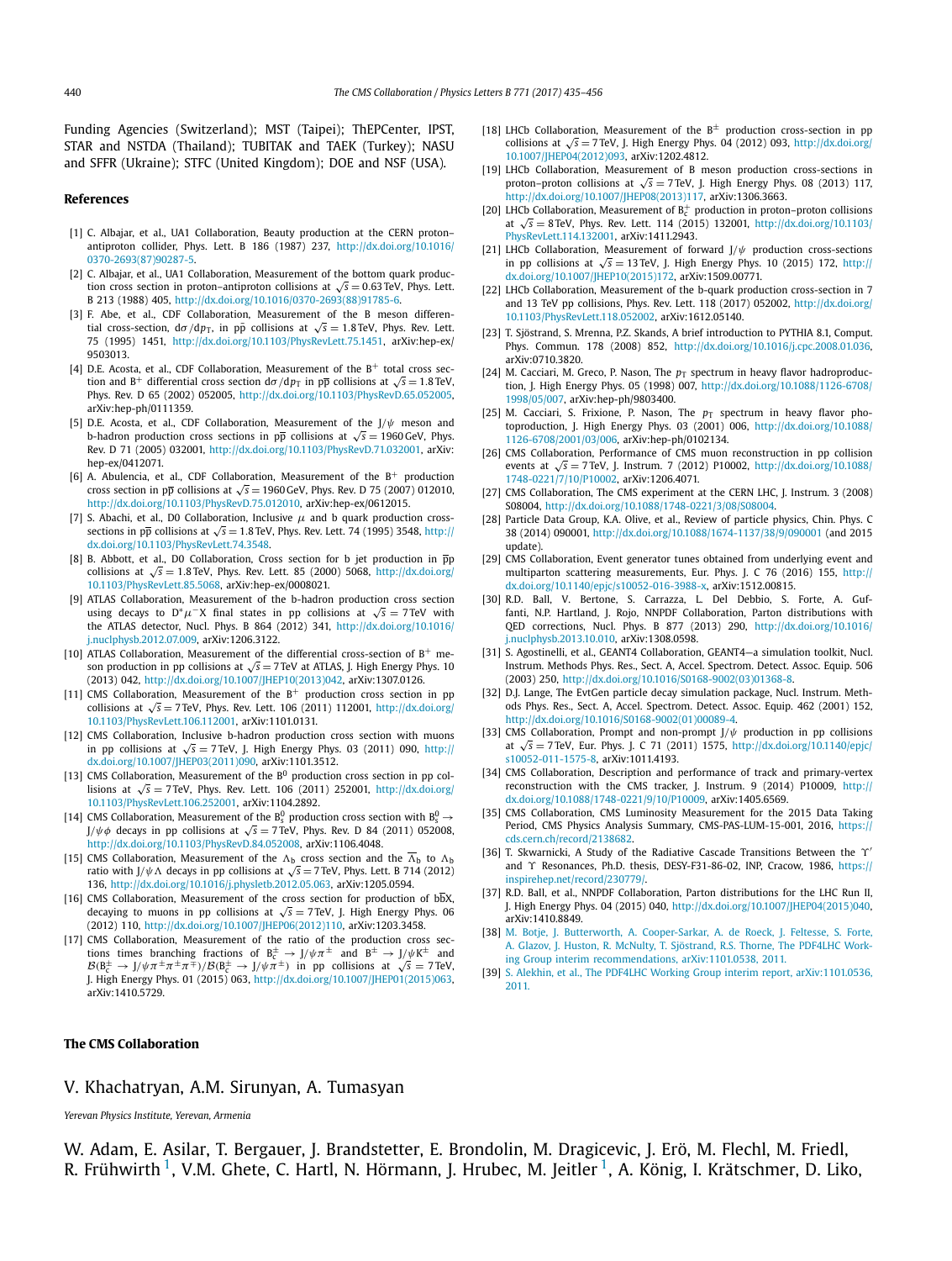T. Matsushita, I. Mikulec, D. Rabady, N. Rad, B. Rahbaran, H. Rohringer, J. Schieck<sup>1</sup>, J. Strauss, W. Treberer-Treberspurg, W. Waltenberger, C.-E. Wulz  $<sup>1</sup>$  $<sup>1</sup>$  $<sup>1</sup>$ </sup>

*Institut für Hochenergiephysik der OeAW, Wien, Austria*

V. Mossolov, N. Shumeiko, J. Suarez Gonzalez

*National Centre for Particle and High Energy Physics, Minsk, Belarus*

S. Alderweireldt, E.A. De Wolf, X. Janssen, J. Lauwers, M. Van De Klundert, H. Van Haevermaet, P. Van Mechelen, N. Van Remortel, A. Van Spilbeeck

*Universiteit Antwerpen, Antwerpen, Belgium*

S. Abu Zeid, F. Blekman, J. D'Hondt, N. Daci, I. De Bruyn, K. Deroover, N. Heracleous, S. Lowette, S. Moortgat, L. Moreels, A. Olbrechts, Q. Python, S. Tavernier, W. Van Doninck, P. Van Mulders, I. Van Parijs

*Vrije Universiteit Brussel, Brussel, Belgium*

H. Brun, C. Caillol, B. Clerbaux, G. De Lentdecker, H. Delannoy, G. Fasanella, L. Favart, R. Goldouzian, A. Grebenyuk, G. Karapostoli, T. Lenzi, A. Léonard, J. Luetic, T. Maerschalk, A. Marinov, A. Randle-conde, T. Seva, C. Vander Velde, P. Vanlaer, R. Yonamine, F. Zenoni, F. Zhang [2](#page-20-0)

*Université Libre de Bruxelles, Bruxelles, Belgium*

A. Cimmino, T. Cornelis, D. Dobur, A. Fagot, G. Garcia, M. Gul, D. Poyraz, S. Salva, R. Schöfbeck, A. Sharma, M. Tytgat, W. Van Driessche, E. Yazgan, N. Zaganidis

*Ghent University, Ghent, Belgium*

H. Bakhshiansohi, C. Beluffi<sup>3</sup>, O. Bondu, S. Brochet, G. Bruno, A. Caudron, S. De Visscher, C. Delaere, M. Delcourt, B. Francois, A. Giammanco, A. Jafari, P. Jez, M. Komm, V. Lemaitre, A. Magitteri, A. Mertens, M. Musich, C. Nuttens, K. Piotrzkowski, L. Quertenmont, M. Selvaggi, M. Vidal Marono, S. Wertz

*Université Catholique de Louvain, Louvain-la-Neuve, Belgium*

### N. Beliy

*Université de Mons, Mons, Belgium*

W.L. Aldá Júnior, F.L. Alves, G.A. Alves, L. Brito, C. Hensel, A. Moraes, M.E. Pol, P. Rebello Teles

*Centro Brasileiro de Pesquisas Fisicas, Rio de Janeiro, Brazil*

E. Belchior Batista Das Chagas, W. Carvalho, J. Chinellato<sup>[4](#page-20-0)</sup>, A. Custódio, E.M. Da Costa, G.G. Da Silveira<sup>5</sup>, D. De Jesus Damiao, C. De Oliveira Martins, S. Fonseca De Souza, L.M. Huertas Guativa, H. Malbouisson, D. Matos Figueiredo, C. Mora Herrera, L. Mundim, H. Nogima, W.L. Prado Da Silva, A. Santoro, A. Sznajder, E.J. Tonelli Manganote<sup>4</sup>, A. Vilela Pereira

*Universidade do Estado do Rio de Janeiro, Rio de Janeiro, Brazil*

S. Ahuja<sup>a</sup>, C.A. Bernardes <sup>b</sup>, S. Dogra<sup>a</sup>, T.R. Fernandez Perez Tomei<sup>a</sup>, E.M. Gregores <sup>b</sup>, P.G. Mercadante <sup>b</sup>, C.S. Moon<sup>a</sup>, S.F. Novaes<sup>a</sup>, Sandra S. Padula<sup>a</sup>, D. Romero Abad <sup>b</sup>, J.C. Ruiz Vargas

<sup>a</sup> *Universidade Estadual Paulista, São Paulo, Brazil*

<sup>b</sup> *Universidade Federal do ABC, São Paulo, Brazil*

A. Aleksandrov, R. Hadjiiska, P. Iaydjiev, M. Rodozov, S. Stoykova, G. Sultanov, M. Vutova

*Institute for Nuclear Research and Nuclear Energy, Sofia, Bulgaria*

A. Dimitrov, I. Glushkov, L. Litov, B. Pavlov, P. Petkov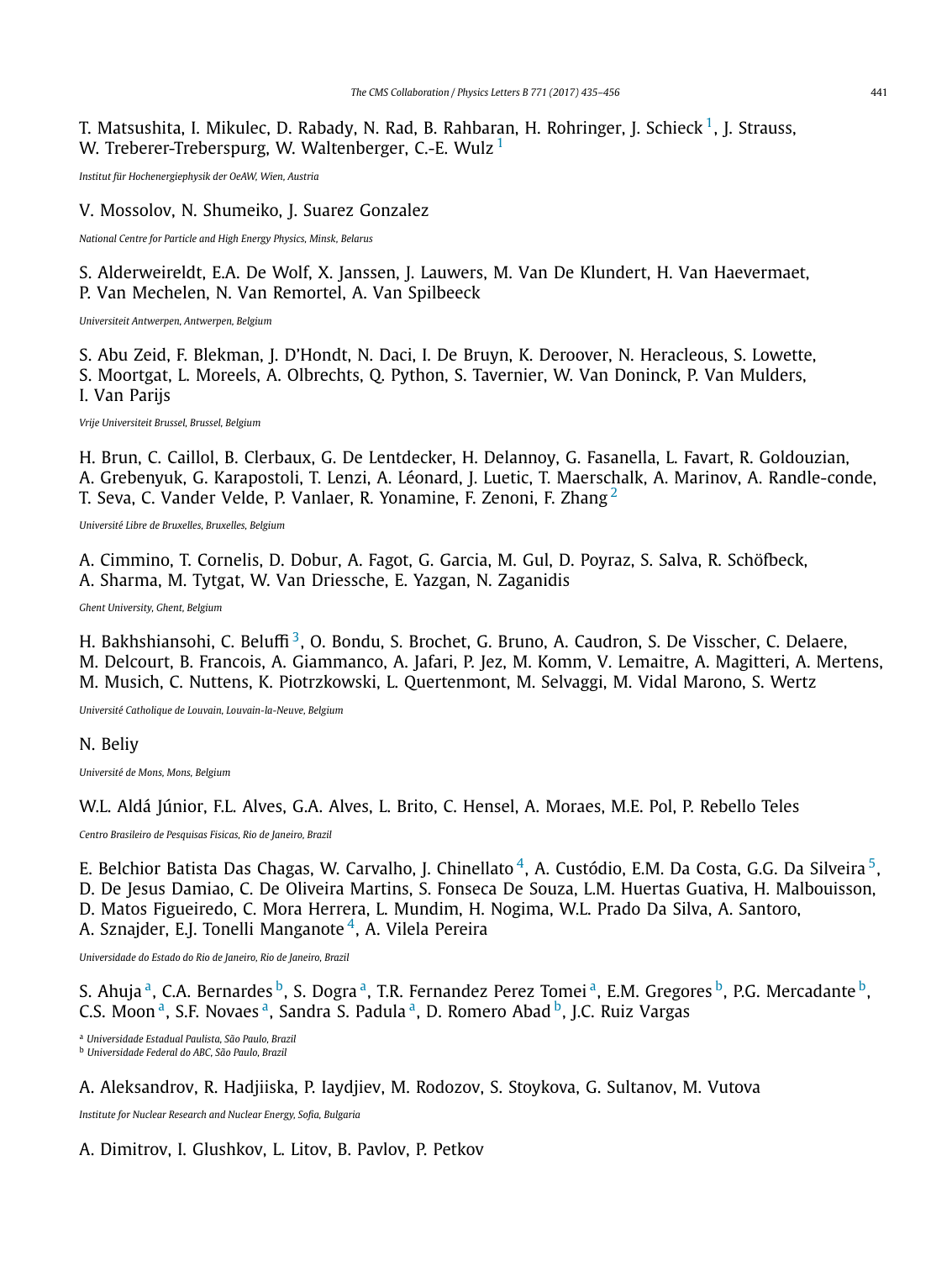*University of Sofia, Sofia, Bulgaria*

### W. Fang<sup>[6](#page-20-0)</sup>

*Beihang University, Beijing, China*

# M. Ahmad, J.G. Bian, G.M. Chen, H.S. Chen, M. Chen, Y. Chen<sup>7</sup>, T. Cheng, C.H. Jiang, D. Leggat, Z. Liu, F. Romeo, S.M. Shaheen, A. Spiezia, J. Tao, C. Wang, Z. Wang, H. Zhang, J. Zhao

*Institute of High Energy Physics, Beijing, China*

## Y. Ban, G. Chen, Q. Li, S. Liu, Y. Mao, S.J. Qian, D. Wang, Z. Xu

*State Key Laboratory of Nuclear Physics and Technology, Peking University, Beijing, China*

# C. Avila, A. Cabrera, L.F. Chaparro Sierra, C. Florez, J.P. Gomez, C.F. González Hernández, J.D. Ruiz Alvarez, J.C. Sanabria

*Universidad de Los Andes, Bogota, Colombia*

## N. Godinovic, D. Lelas, I. Puljak, P.M. Ribeiro Cipriano, T. Sculac

*University of Split, Faculty of Electrical Engineering, Mechanical Engineering and Naval Architecture, Split, Croatia*

# Z. Antunovic, M. Kovac

*University of Split, Faculty of Science, Split, Croatia*

# V. Brigljevic, D. Ferencek, K. Kadija, S. Micanovic, L. Sudic, T. Susa

*Institute Rudjer Boskovic, Zagreb, Croatia*

### A. Attikis, G. Mavromanolakis, J. Mousa, C. Nicolaou, F. Ptochos, P.A. Razis, H. Rykaczewski

*University of Cyprus, Nicosia, Cyprus*

# M. Finger  $\frac{8}{3}$  $\frac{8}{3}$  $\frac{8}{3}$ , M. Finger Jr.  $\frac{8}{3}$

*Charles University, Prague, Czech Republic*

### E. Carrera Jarrin

*Universidad San Francisco de Quito, Quito, Ecuador*

# A. Ellithi Kamel [9,](#page-20-0) M.A. Mahmoud [10](#page-20-0)*,*[11,](#page-20-0) A. Radi [11](#page-20-0)*,*[12](#page-20-0)

Academy of Scientific Research and Technology of the Arab Republic of Egypt, Egyptian Network of High Energy Physics, Cairo, Egypt

### B. Calpas, M. Kadastik, M. Murumaa, L. Perrini, M. Raidal, A. Tiko, C. Veelken

*National Institute of Chemical Physics and Biophysics, Tallinn, Estonia*

# P. Eerola, J. Pekkanen, M. Voutilainen

*Department of Physics, University of Helsinki, Helsinki, Finland*

# J. Härkönen, V. Karimäki, R. Kinnunen, T. Lampén, K. Lassila-Perini, S. Lehti, T. Lindén, P. Luukka, J. Tuominiemi, E. Tuovinen, L. Wendland

*Helsinki Institute of Physics, Helsinki, Finland*

# J. Talvitie, T. Tuuva

*Lappeenranta University of Technology, Lappeenranta, Finland*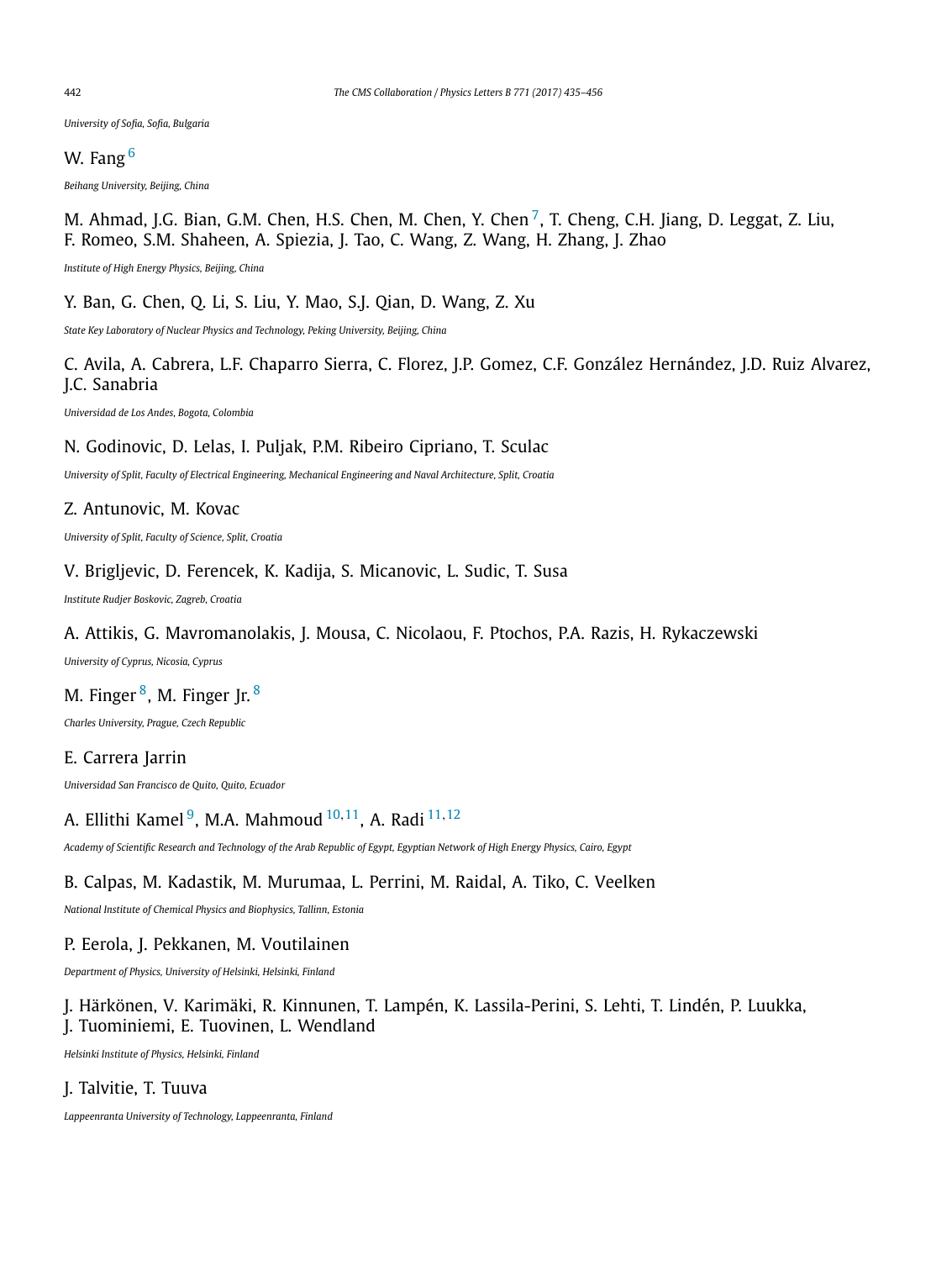M. Besancon, F. Couderc, M. Dejardin, D. Denegri, B. Fabbro, J.L. Faure, C. Favaro, F. Ferri, S. Ganjour, S. Ghosh, A. Givernaud, P. Gras, G. Hamel de Monchenault, P. Jarry, I. Kucher, E. Locci, M. Machet, J. Malcles, J. Rander, A. Rosowsky, M. Titov, A. Zghiche

*IRFU, CEA, Université Paris-Saclay, Gif-sur-Yvette, France*

A. Abdulsalam, I. Antropov, S. Baffioni, F. Beaudette, P. Busson, L. Cadamuro, E. Chapon, C. Charlot, O. Davignon, R. Granier de Cassagnac, M. Jo, S. Lisniak, P. Miné, M. Nguyen, C. Ochando, G. Ortona, P. Paganini, P. Pigard, S. Regnard, R. Salerno, Y. Sirois, T. Strebler, Y. Yilmaz, A. Zabi

*Laboratoire Leprince-Ringuet, Ecole Polytechnique, IN2P3-CNRS, Palaiseau, France*

J.-L. Agram [13,](#page-20-0) J. Andrea, A. Aubin, D. Bloch, J.-M. Brom, M. Buttignol, E.C. Chabert, N. Chanon, C. Collard, E. Conte [13,](#page-20-0) X. Coubez, J.-C. Fontaine [13](#page-20-0), D. Gelé, U. Goerlach, A.-C. Le Bihan, K. Skovpen, P. Van Hove

Institut Pluridisciplinaire Hubert Curien, Université de Strasbourg, Université de Haute Alsace Mulhouse, CNRS/IN2P3, Strasbourg, France

### S. Gadrat

Centre de Calcul de l'Institut National de Physique Nucleaire et de Physique des Particules, CNRS/IN2P3, Villeurbanne, France

S. Beauceron, C. Bernet, G. Boudoul, E. Bouvier, C.A. Carrillo Montoya, R. Chierici, D. Contardo, B. Courbon, P. Depasse, H. El Mamouni, J. Fan, J. Fay, S. Gascon, M. Gouzevitch, G. Grenier, B. Ille, F. Lagarde, I.B. Laktineh, M. Lethuillier, L. Mirabito, A.L. Pequegnot, S. Perries, A. Popov [14](#page-20-0), D. Sabes, V. Sordini, M. Vander Donckt, P. Verdier, S. Viret

Université de Lyon, Université Claude Bernard Lyon 1, CNRS-IN2P3, Institut de Physique Nucléaire de Lyon, Villeurbanne, France

# T. Toriashvili [15](#page-20-0)

*Georgian Technical University, Tbilisi, Georgia*

# Z. Tsamalaidze [8](#page-20-0)

*Tbilisi State University, Tbilisi, Georgia*

C. Autermann, S. Beranek, L. Feld, A. Heister, M.K. Kiesel, K. Klein, M. Lipinski, A. Ostapchuk, M. Preuten, F. Raupach, S. Schael, C. Schomakers, J.F. Schulte, J. Schulz, T. Verlage, H. Weber, V. Zhukov [14](#page-20-0)

*RWTH Aachen University, I. Physikalisches Institut, Aachen, Germany*

A. Albert, M. Brodski, E. Dietz-Laursonn, D. Duchardt, M. Endres, M. Erdmann, S. Erdweg, T. Esch, R. Fischer, A. Güth, M. Hamer, T. Hebbeker, C. Heidemann, K. Hoepfner, S. Knutzen, M. Merschmeyer, A. Meyer, P. Millet, S. Mukherjee, M. Olschewski, K. Padeken, T. Pook, M. Radziej, H. Reithler, M. Rieger, F. Scheuch, L. Sonnenschein, D. Teyssier, S. Thüer

*RWTH Aachen University, III. Physikalisches Institut A, Aachen, Germany*

V. Cherepanov, G. Flügge, W. Haj Ahmad, F. Hoehle, B. Kargoll, T. Kress, A. Künsken, J. Lingemann, T. Müller, A. Nehrkorn, A. Nowack, I.M. Nugent, C. Pistone, O. Pooth, A. Stahl [16](#page-20-0)

*RWTH Aachen University, III. Physikalisches Institut B, Aachen, Germany*

M. Aldaya Martin, C. Asawatangtrakuldee, K. Beernaert, O. Behnke, U. Behrens, A.A. Bin Anuar, K. Borras [17,](#page-20-0) A. Campbell, P. Connor, C. Contreras-Campana, F. Costanza, C. Diez Pardos, G. Dolinska, G. Eckerlin, D. Eckstein, E. Eren, E. Gallo <sup>18</sup>, J. Garay Garcia, A. Geiser, A. Gizhko, J.M. Grados Luyando, P. Gunnellini, A. Harb, J. Hauk, M. Hempel <sup>19</sup>, H. Jung, A. Kalogeropoulos, O. Karacheban <sup>19</sup>, M. Kasemann, J. Keaveney, C. Kleinwort, I. Korol, D. Krücker, W. Lange, A. Lelek, J. Leonard, K. Lipka, A. Lobanov, W. Lohmann [19,](#page-20-0) R. Mankel, I.-A. Melzer-Pellmann, A.B. Meyer, G. Mittag, J. Mnich, A. Mussgiller, E. Ntomari, D. Pitzl, R. Placakyte, A. Raspereza, B. Roland, M.Ö. Sahin, P. Saxena, T. Schoerner-Sadenius, C. Seitz, S. Spannagel, N. Stefaniuk, G.P. Van Onsem, R. Walsh, C. Wissing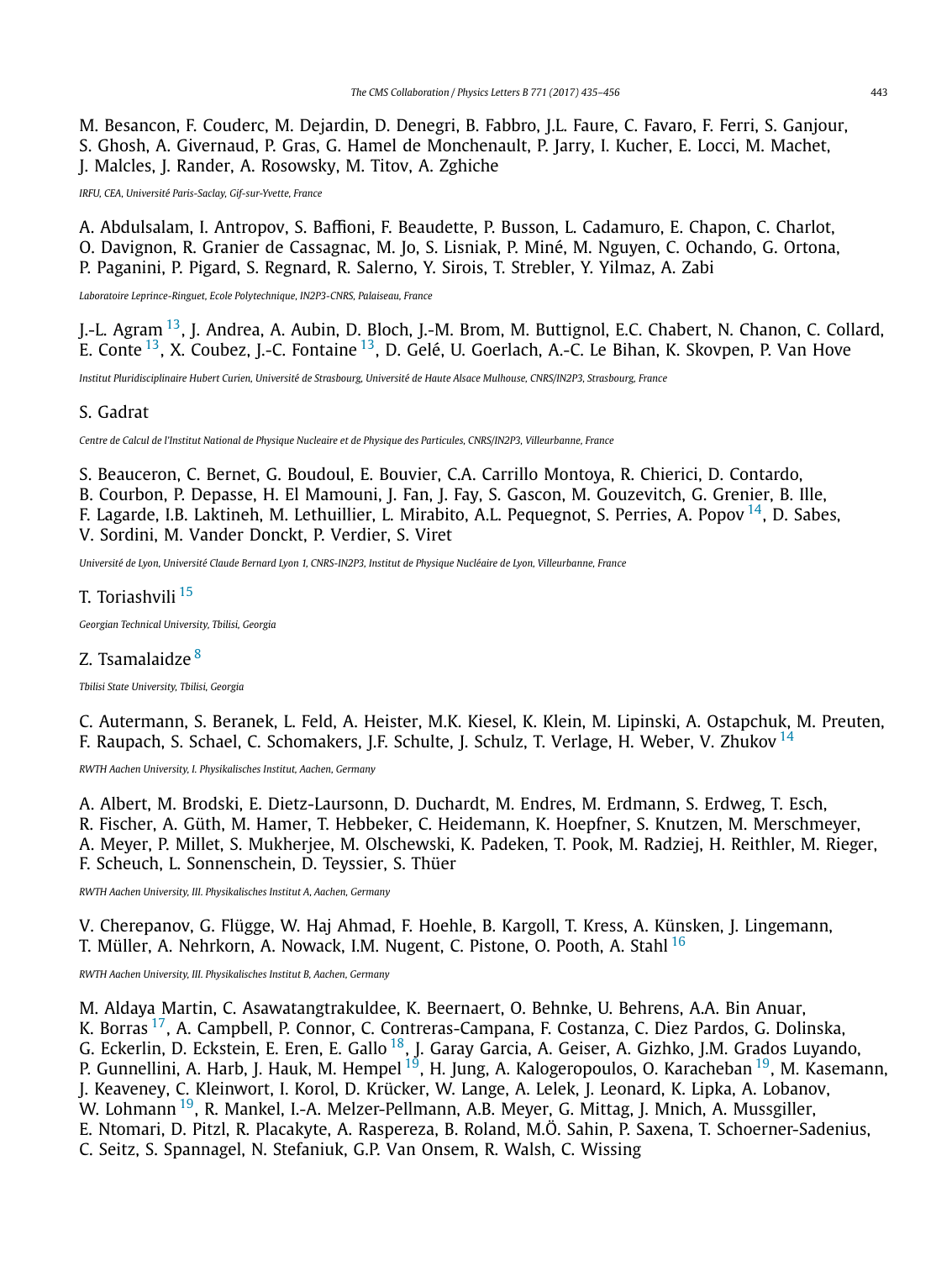*Deutsches Elektronen-Synchrotron, Hamburg, Germany*

V. Blobel, M. Centis Vignali, A.R. Draeger, T. Dreyer, E. Garutti, D. Gonzalez, J. Haller, M. Hoffmann, A. Junkes, R. Klanner, R. Kogler, N. Kovalchuk, T. Lapsien, T. Lenz, I. Marchesini, D. Marconi, M. Meyer, M. Niedziela, D. Nowatschin, F. Pantaleo [16,](#page-20-0) T. Peiffer, A. Perieanu, J. Poehlsen, C. Sander, C. Scharf, P. Schleper, A. Schmidt, S. Schumann, J. Schwandt, H. Stadie, G. Steinbrück, F.M. Stober, M. Stöver, H. Tholen, D. Troendle, E. Usai, L. Vanelderen, A. Vanhoefer, B. Vormwald

*University of Hamburg, Hamburg, Germany*

C. Barth, C. Baus, J. Berger, E. Butz, T. Chwalek, F. Colombo, W. De Boer, A. Dierlamm, S. Fink, R. Friese, M. Giffels, A. Gilbert, P. Goldenzweig, D. Haitz, F. Hartmann [16,](#page-20-0) S.M. Heindl, U. Husemann, I. Katkov [14,](#page-20-0) P. Lobelle Pardo, B. Maier, H. Mildner, M.U. Mozer, Th. Müller, M. Plagge, G. Quast, K. Rabbertz, S. Röcker, F. Roscher, M. Schröder, I. Shvetsov, G. Sieber, H.J. Simonis, R. Ulrich, J. Wagner-Kuhr, S. Wayand, M. Weber, T. Weiler, S. Williamson, C. Wöhrmann, R. Wolf

*Institut für Experimentelle Kernphysik, Karlsruhe, Germany*

G. Anagnostou, G. Daskalakis, T. Geralis, V.A. Giakoumopoulou, A. Kyriakis, D. Loukas, I. Topsis-Giotis

*Institute of Nuclear and Particle Physics (INPP), NCSR Demokritos, Aghia Paraskevi, Greece*

## S. Kesisoglou, A. Panagiotou, N. Saoulidou, E. Tziaferi

*National and Kapodistrian University of Athens, Athens, Greece*

I. Evangelou, G. Flouris, C. Foudas, P. Kokkas, N. Loukas, N. Manthos, I. Papadopoulos, E. Paradas

*University of Ioánnina, Ioánnina, Greece*

#### N. Filipovic

*MTA-ELTE Lendület CMS Particle and Nuclear Physics Group, Eötvös Loránd University, Budapest, Hungary*

G. Bencze, C. Hajdu, P. Hidas, D. Horvath [20](#page-20-0), F. Sikler, V. Veszpremi, G. Vesztergombi [21,](#page-20-0) A.J. Zsigmond *Wigner Research Centre for Physics, Budapest, Hungary*

N. Beni, S. Czellar, J. Karancsi [22,](#page-20-0) A. Makovec, J. Molnar, Z. Szillasi

*Institute of Nuclear Research ATOMKI, Debrecen, Hungary*

M. Bartók [21,](#page-20-0) P. Raics, Z.L. Trocsanyi, B. Ujvari

*University of Debrecen, Debrecen, Hungary*

```
S. Bahinipati, S. Choudhury<sup>23</sup>, P. Mal, K. Mandal, A. Nayak<sup>24</sup>, D.K. Sahoo, N. Sahoo, S.K. Swain
```
*National Institute of Science Education and Research, Bhubaneswar, India*

S. Bansal, S.B. Beri, V. Bhatnagar, R. Chawla, U. Bhawandeep, A.K. Kalsi, A. Kaur, M. Kaur, R. Kumar, P. Kumari, A. Mehta, M. Mittal, J.B. Singh, G. Walia

*Panjab University, Chandigarh, India*

Ashok Kumar, A. Bhardwaj, B.C. Choudhary, R.B. Garg, S. Keshri, S. Malhotra, M. Naimuddin, N. Nishu, K. Ranjan, R. Sharma, V. Sharma

*University of Delhi, Delhi, India*

R. Bhattacharya, S. Bhattacharya, K. Chatterjee, S. Dey, S. Dutt, S. Dutta, S. Ghosh, N. Majumdar, A. Modak, K. Mondal, S. Mukhopadhyay, S. Nandan, A. Purohit, A. Roy, D. Roy, S. Roy Chowdhury, S. Sarkar, M. Sharan, S. Thakur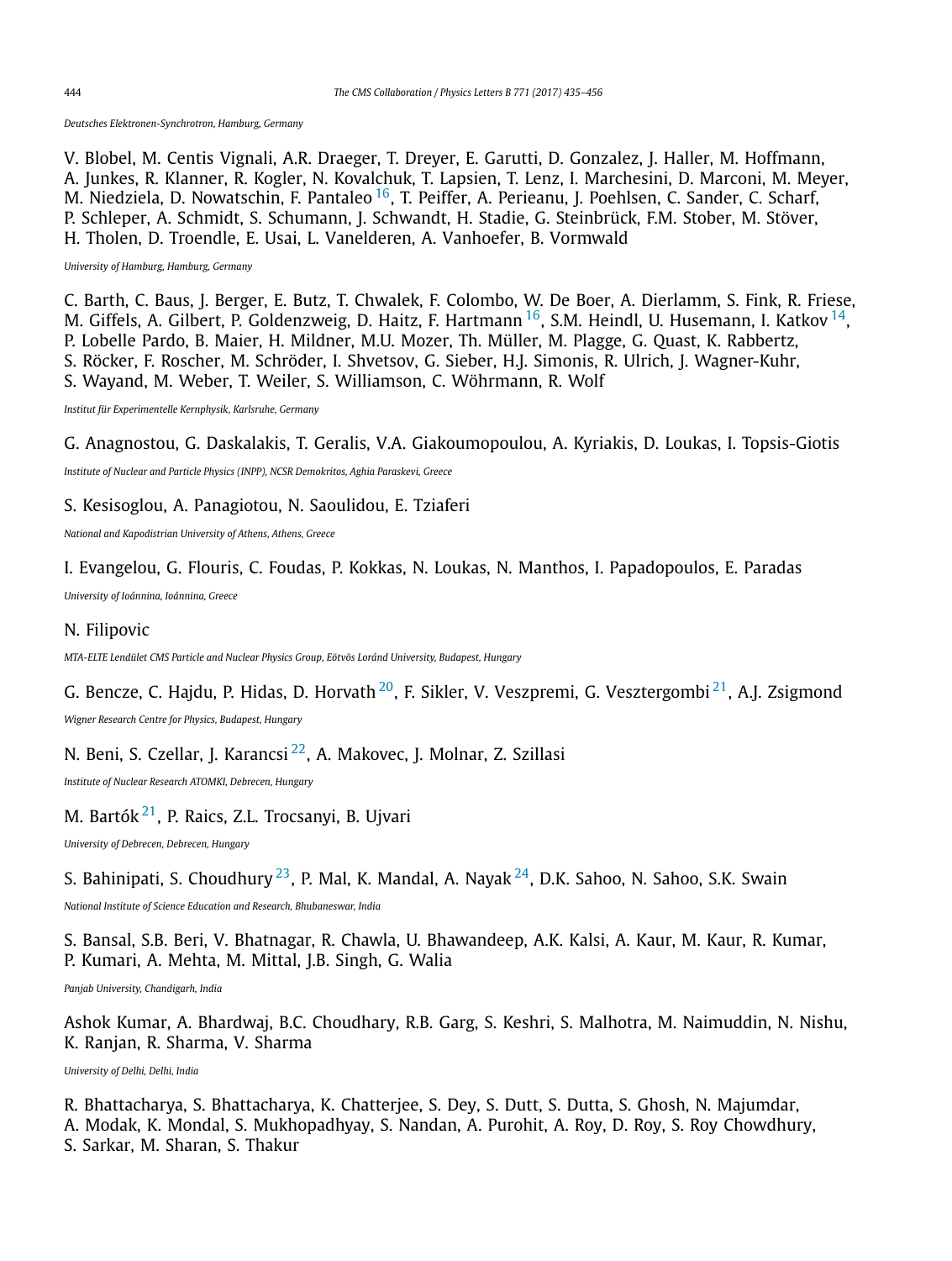*Saha Institute of Nuclear Physics, Kolkata, India*

### P.K. Behera

*Indian Institute of Technology Madras, Madras, India*

R. Chudasama, D. Dutta, V. Jha, V. Kumar, A.K. Mohanty <sup>16</sup>, P.K. Netrakanti, L.M. Pant, P. Shukla, A. Topkar

*Bhabha Atomic Research Centre, Mumbai, India*

T. Aziz, S. Dugad, G. Kole, B. Mahakud, S. Mitra, G.B. Mohanty, B. Parida, N. Sur, B. Sutar

*Tata Institute of Fundamental Research-A, Mumbai, India*

S. Banerjee, S. Bhowmik  $^{25}$ , R.K. Dewanjee, S. Ganguly, M. Guchait, Sa. Jain, S. Kumar, M. Maity  $^{25}$ , G. Majumder, K. Mazumdar, T. Sarkar  $^{25}$ , N. Wickramage  $^{26}$  $^{26}$  $^{26}$ 

*Tata Institute of Fundamental Research-B, Mumbai, India*

S. Chauhan, S. Dube, V. Hegde, A. Kapoor, K. Kothekar, A. Rane, S. Sharma

*Indian Institute of Science Education and Research (IISER), Pune, India*

H. Behnamian, S. Chenarani<sup>[27](#page-20-0)</sup>, E. Eskandari Tadavani, S.M. Etesami<sup>27</sup>, A. Fahim<sup>[28](#page-20-0)</sup>, M. Khakzad, M. Mohammadi Najafabadi, M. Naseri, S. Paktinat Mehdiabadi [29,](#page-20-0) F. Rezaei Hosseinabadi, B. Safarzadeh [30,](#page-20-0) M. Zeinali

*Institute for Research in Fundamental Sciences (IPM), Tehran, Iran*

#### M. Felcini, M. Grunewald

*University College Dublin, Dublin, Ireland*

M. Abbrescia <sup>a</sup>*,*b, C. Calabria <sup>a</sup>*,*b, C. Caputo <sup>a</sup>*,*b, A. Colaleo a, D. Creanza <sup>a</sup>*,*c, L. Cristella <sup>a</sup>*,*b, N. De Filippis <sup>a</sup>*,*c, M. De Palma <sup>a</sup>*,*b, L. Fiore a, G. Iaselli <sup>a</sup>*,*c, G. Maggi <sup>a</sup>*,*c, M. Maggi a, G. Miniello <sup>a</sup>*,*b, S. My <sup>a</sup>*,*b, S. Nuzzo <sup>a</sup>*,*b, A. Pompili <sup>a</sup>*,*b, G. Pugliese <sup>a</sup>*,*c, R. Radogna <sup>a</sup>*,*b, A. Ranieri a, G. Selvaggi <sup>a</sup>*,*b, L. Silvestris <sup>a</sup>*,*[16](#page-20-0), R. Venditti <sup>a</sup>*,*b, P. Verwilligen<sup>a</sup>

<sup>a</sup> *INFN Sezione di Bari, Bari, Italy*

<sup>b</sup> *Università di Bari, Bari, Italy* <sup>c</sup> *Politecnico di Bari, Bari, Italy*

G. Abbiendi a, C. Battilana, D. Bonacorsi <sup>a</sup>*,*b, S. Braibant-Giacomelli <sup>a</sup>*,*b, L. Brigliadori <sup>a</sup>*,*b, R. Campanini <sup>a</sup>*,*b, P. Capiluppi <sup>a</sup>*,*b, A. Castro <sup>a</sup>*,*b, F.R. Cavallo a, S.S. Chhibra <sup>a</sup>*,*b, G. Codispoti <sup>a</sup>*,*b, M. Cuffiani <sup>a</sup>*,*b, G.M. Dallavalle <sup>a</sup>, F. Fabbri <sup>a</sup>, A. Fanfani <sup>a,b</sup>, D. Fasanella <sup>a,b</sup>, P. Giacomelli <sup>a</sup>, C. Grandi <sup>a</sup>, L. Guiducci <sup>a,b</sup>, S. Marcellini <sup>a</sup>, G. Masetti <sup>a</sup>, A. Montanari <sup>a</sup>, F.L. Navarria <sup>a, b</sup>, A. Perrotta <sup>a</sup>, A.M. Rossi <sup>a, b</sup>, T. Rovelli <sup>a, b</sup>, G.P. Siroli <sup>a</sup>*,*b, N. Tosi <sup>a</sup>*,*b*,*[16](#page-20-0)

<sup>a</sup> *INFN Sezione di Bologna, Bologna, Italy*

<sup>b</sup> *Università di Bologna, Bologna, Italy*

S. Albergo <sup>a</sup>*,*b, M. Chiorboli <sup>a</sup>*,*b, S. Costa <sup>a</sup>*,*b, A. Di Mattia a, F. Giordano <sup>a</sup>*,*b, R. Potenza <sup>a</sup>*,*b, A. Tricomi <sup>a</sup>*,*b, C. Tuve  $\frac{a}{a}$ , b

<sup>a</sup> *INFN Sezione di Catania, Catania, Italy* <sup>b</sup> *Università di Catania, Catania, Italy*

G. Barbagli a, V. Ciulli <sup>a</sup>*,*b, C. Civinini a, R. D'Alessandro <sup>a</sup>*,*b, E. Focardi <sup>a</sup>*,*b, V. Gori <sup>a</sup>*,*b, P. Lenzi <sup>a</sup>*,*b, M. Meschini a, S. Paoletti a, G. Sguazzoni a, L. Viliani <sup>a</sup>*,*b*,*[16](#page-20-0)

<sup>a</sup> *INFN Sezione di Firenze, Firenze, Italy*

<sup>b</sup> *Università di Firenze, Firenze, Italy*

L. Benussi, S. Bianco, F. Fabbri, D. Piccolo, F. Primavera [16](#page-20-0)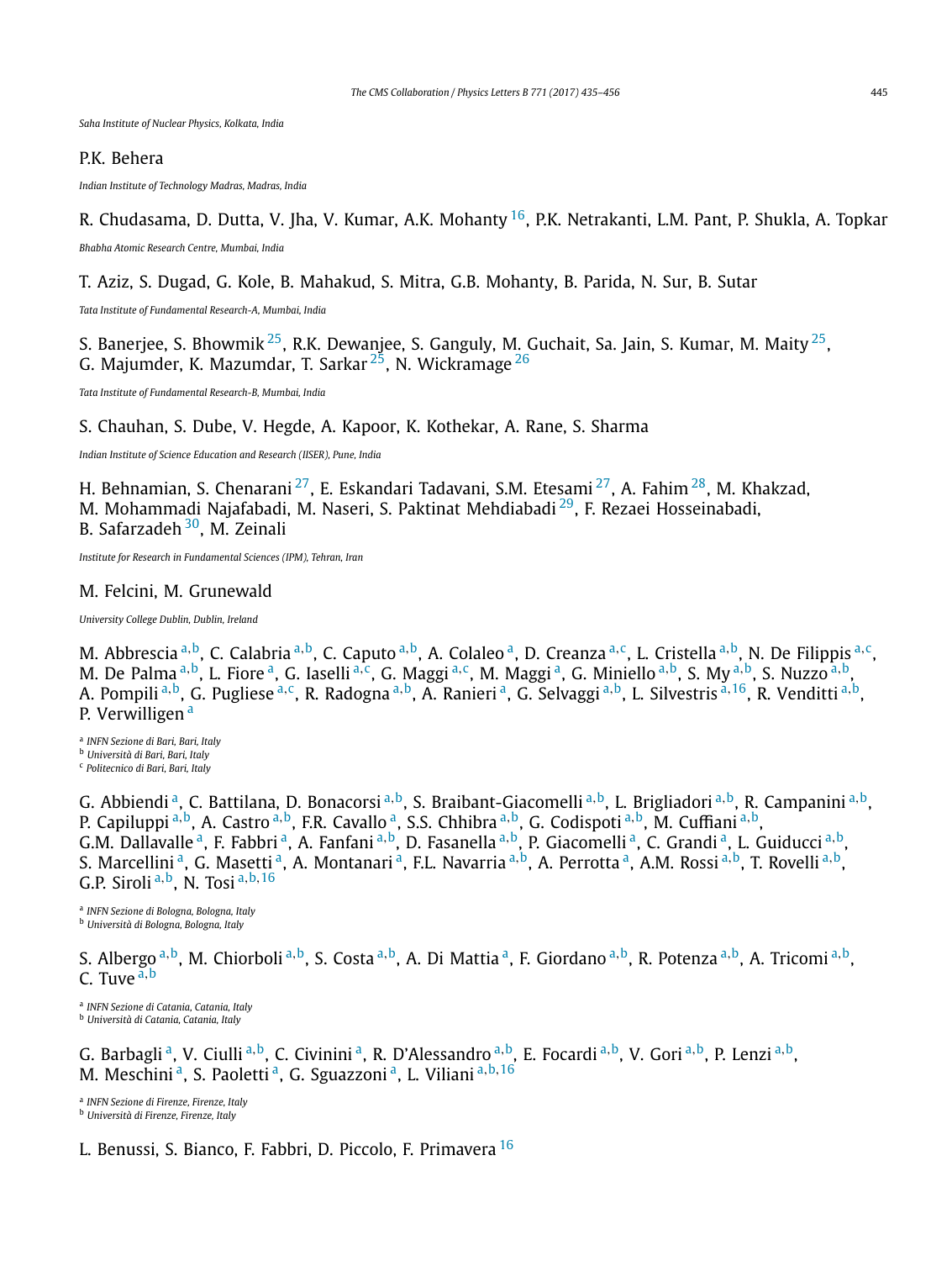*INFN Laboratori Nazionali di Frascati, Frascati, Italy*

V. Calvelli <sup>a</sup>*,*b, F. Ferro a, M. Lo Vetere <sup>a</sup>*,*b, M.R. Monge <sup>a</sup>*,*b, E. Robutti a, S. Tosi <sup>a</sup>*,*<sup>b</sup>

<sup>a</sup> *INFN Sezione di Genova, Genova, Italy* <sup>b</sup> *Università di Genova, Genova, Italy*

L. Brianza [16,](#page-20-0) M.E. Dinardo <sup>a</sup>*,*b, P. Dini a, S. Fiorendi <sup>a</sup>*,*b, S. Gennai a, A. Ghezzi <sup>a</sup>*,*b, P. Govoni <sup>a</sup>*,*b, M. Malberti, S. Malvezzi a, R.A. Manzoni <sup>a</sup>*,*b*,*[16,](#page-20-0) B. Marzocchi <sup>a</sup>*,*b, D. Menasce a, L. Moroni a, M. Paganoni <sup>a</sup>*,*b, S. Pigazzini, S. Ragazzi <sup>a</sup>*,*b, T. Tabarelli de Fatis <sup>a</sup>*,*<sup>b</sup>

<sup>a</sup> *INFN Sezione di Milano-Bicocca, Milano, Italy* <sup>b</sup> *Università di Milano-Bicocca, Milano, Italy*

S. Buontempo a, N. Cavallo <sup>a</sup>*,*c, G. De Nardo, S. Di Guida <sup>a</sup>*,*d*,*[16,](#page-20-0) M. Esposito <sup>a</sup>*,*b, F. Fabozzi <sup>a</sup>*,*c, A.O.M. Iorio <sup>a</sup>*,*b, G. Lanza a, L. Lista a, S. Meola <sup>a</sup>*,*d*,*[16,](#page-20-0) P. Paolucci <sup>a</sup>*,*[16,](#page-20-0) C. Sciacca <sup>a</sup>*,*b, F. Thyssen

<sup>a</sup> *INFN Sezione di Napoli, Napoli, Italy*

<sup>b</sup> *Università di Napoli 'Federico II', Napoli, Italy*

<sup>c</sup> *Università della Basilicata, Potenza, Italy* <sup>d</sup> *Università G. Marconi, Roma, Italy*

P. Azzi <sup>a</sup>*,*[16,](#page-20-0) N. Bacchetta a, L. Benato <sup>a</sup>*,*b, D. Bisello <sup>a</sup>*,*b, A. Boletti <sup>a</sup>*,*b, R. Carlin <sup>a</sup>*,*b,

A. Carvalho Antunes De Oliveira a, b, M. Dall'Osso a, b, P. De Castro Manzano <sup>a</sup>, T. Dorigo <sup>a</sup>, U. Dosselli <sup>a</sup>, A. Gozzelino <sup>a</sup>, S. Lacaprara <sup>a</sup>, M. Margoni <sup>a,b</sup>, A.T. Meneguzzo <sup>a,b</sup>, F. Montecassiano <sup>a</sup>, M. Passaseo <sup>a</sup>, J. Pazzini <sup>a</sup>*,*b*,*[16,](#page-20-0) N. Pozzobon <sup>a</sup>*,*b, P. Ronchese <sup>a</sup>*,*b, F. Simonetto <sup>a</sup>*,*b, E. Torassa a, S. Ventura a, M. Zanetti, P. Zotto <sup>a</sup>*,*b, A. Zucchetta <sup>a</sup>*,*b, G. Zumerle <sup>a</sup>*,*<sup>b</sup>

<sup>a</sup> *INFN Sezione di Padova, Padova, Italy*

<sup>b</sup> *Università di Padova, Padova, Italy*

<sup>c</sup> *Università di Trento, Trento, Italy*

A. Braghieri<sup>a</sup>, A. Magnani<sup>a,b</sup>, P. Montagna<sup>a,b</sup>, S.P. Ratti<sup>a,b</sup>, V. Re<sup>a</sup>, C. Riccardi<sup>a,b</sup>, P. Salvini<sup>a</sup>, I. Vai<sup>a,b</sup>, P. Vitulo <sup>a</sup>*,*<sup>b</sup>

<sup>a</sup> *INFN Sezione di Pavia, Pavia, Italy* <sup>b</sup> *Università di Pavia, Pavia, Italy*

L. Alunni Solestizi <sup>a</sup>*,*b, G.M. Bilei a, D. Ciangottini <sup>a</sup>*,*b, L. Fanò <sup>a</sup>*,*b, P. Lariccia <sup>a</sup>*,*b, R. Leonardi <sup>a</sup>*,*b, G. Mantovani <sup>a</sup>*,*b, M. Menichelli a, A. Saha a, A. Santocchia <sup>a</sup>*,*<sup>b</sup>

<sup>a</sup> *INFN Sezione di Perugia, Perugia, Italy* <sup>b</sup> *Università di Perugia, Perugia, Italy*

K. Androsov<sup>a,31</sup>, P. Azzurri<sup>a,[16](#page-20-0)</sup>, G. Bagliesi<sup>a</sup>, J. Bernardini<sup>a</sup>, T. Boccali<sup>a</sup>, R. Castaldi<sup>a</sup>, M.A. Ciocci<sup>a,31</sup>, R. Dell'Orso a, S. Donato <sup>a</sup>*,*c, G. Fedi, A. Giassi a, M.T. Grippo <sup>a</sup>*,*[31,](#page-20-0) F. Ligabue <sup>a</sup>*,*c, T. Lomtadze a, L. Martini <sup>a</sup>*,*b, A. Messineo a, b, F. Palla a, A. Rizzi a, b, A. Savoy-Navarro a<sup>3, 32</sup>, P. Spagnolo <sup>a</sup>, R. Tenchini <sup>a</sup>, G. Tonelli a, b, A. Venturi<sup>a</sup>. P.G. Verdini<sup>a</sup>

<sup>a</sup> *INFN Sezione di Pisa, Pisa, Italy*

<sup>b</sup> *Università di Pisa, Pisa, Italy*

<sup>c</sup> *Scuola Normale Superiore di Pisa, Pisa, Italy*

L. Barone <sup>a</sup>*,*b, F. Cavallari a, M. Cipriani <sup>a</sup>*,*b, G. D'imperio <sup>a</sup>*,*b*,*[16,](#page-20-0) D. Del Re <sup>a</sup>*,*b*,*[16,](#page-20-0) M. Diemoz a, S. Gelli <sup>a</sup>*,*b, E. Longo <sup>a</sup>*,*b, F. Margaroli <sup>a</sup>*,*b, P. Meridiani a, G. Organtini <sup>a</sup>*,*b, R. Paramatti a, F. Preiato <sup>a</sup>*,*b, S. Rahatlou <sup>a</sup>*,*b, C. Rovelli a, F. Santanastasio <sup>a</sup>*,*<sup>b</sup>

<sup>a</sup> *INFN Sezione di Roma, Roma, Italy*

<sup>b</sup> *Università di Roma, Roma, Italy*

N. Amapane [a](#page-12-0)*,*[b,](#page-12-0) R. Arcidiacono [a](#page-12-0)*,*[c](#page-12-0)*,*[16,](#page-20-0) S. Argiro [a](#page-12-0)*,*[b,](#page-12-0) M. Arneodo [a](#page-12-0)*,*[c,](#page-12-0) N. Bartosik [a,](#page-12-0) R. Bellan [a](#page-12-0)*,*[b,](#page-12-0) C. Biino [a,](#page-12-0) N. Cartiglia [a,](#page-12-0) M. Costa [a](#page-12-0)*,*[b,](#page-12-0) R. Covarelli [a](#page-12-0)*,*[b,](#page-12-0) P. De Remigis [a,](#page-12-0) A. Degano [a](#page-12-0)*,*[b,](#page-12-0) N. Demaria [a,](#page-12-0) L. Finco [a](#page-12-0)*,*[b,](#page-12-0) B. Kiani [a](#page-12-0)*,*[b,](#page-12-0) C. Mariotti [a,](#page-12-0) S. Maselli [a,](#page-12-0) G. Mazza [a,](#page-12-0) E. Migliore [a](#page-12-0)*,*[b,](#page-12-0) V. Monaco [a](#page-12-0)*,*[b,](#page-12-0) E. Monteil [a](#page-12-0)*,*[b,](#page-12-0)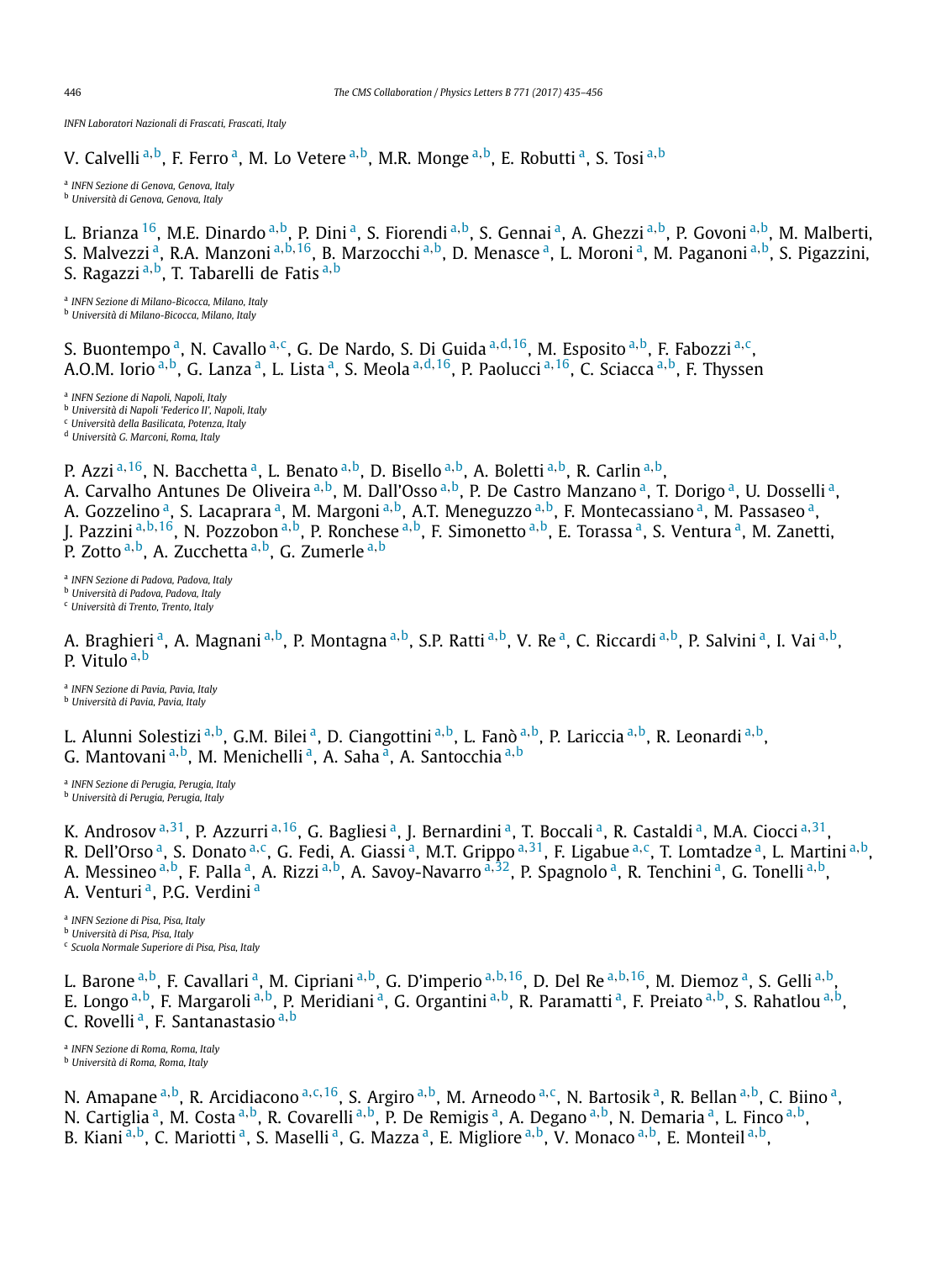<span id="page-12-0"></span>M.M. Obertino <sup>a</sup>*,*b, L. Pacher <sup>a</sup>*,*b, N. Pastrone a, M. Pelliccioni a, G.L. Pinna Angioni <sup>a</sup>*,*b, F. Ravera <sup>a</sup>*,*b, A. Romero <sup>a</sup>*,*b, M. Ruspa <sup>a</sup>*,*c, R. Sacchi <sup>a</sup>*,*b, V. Sola a, A. Solano <sup>a</sup>*,*b, A. Staiano a, P. Traczyk <sup>a</sup>*,*<sup>b</sup>

<sup>a</sup> *INFN Sezione di Torino, Torino, Italy*

<sup>b</sup> *Università di Torino, Torino, Italy*

<sup>c</sup> *Università del Piemonte Orientale, Novara, Italy*

# S. Belforte a, M. Casarsa a, F. Cossutti a, G. Della Ricca <sup>a</sup>*,*b, C. La Licata <sup>a</sup>*,*b, A. Schizzi <sup>a</sup>*,*b, A. Zanetti <sup>a</sup>

<sup>a</sup> *INFN Sezione di Trieste, Trieste, Italy*

<sup>b</sup> *Università di Trieste, Trieste, Italy*

#### D.H. Kim, G.N. Kim, M.S. Kim, S. Lee, S.W. Lee, Y.D. Oh, S. Sekmen, D.C. Son, Y.C. Yang

*Kyungpook National University, Daegu, Republic of Korea*

#### A. Lee

*Chonbuk National University, Jeonju, Republic of Korea*

#### H. Kim

*Chonnam National University, Institute for Universe and Elementary Particles, Kwangju, Republic of Korea*

## J.A. Brochero Cifuentes, T.J. Kim

*Hanyang University, Seoul, Republic of Korea*

S. Cho, S. Choi, Y. Go, D. Gyun, S. Ha, B. Hong, Y. Jo, Y. Kim, B. Lee, K. Lee, K.S. Lee, S. Lee, J. Lim, S.K. Park, Y. Roh

*Korea University, Seoul, Republic of Korea*

#### J. Almond, J. Kim, H. Lee, S.B. Oh, B.C. Radburn-Smith, S.h. Seo, U.K. Yang, H.D. Yoo, G.B. Yu

*Seoul National University, Seoul, Republic of Korea*

#### M. Choi, H. Kim, J.H. Kim, J.S.H. Lee, I.C. Park, G. Ryu, M.S. Ryu

*University of Seoul, Seoul, Republic of Korea*

### Y. Choi, J. Goh, C. Hwang, J. Lee, I. Yu

*Sungkyunkwan University, Suwon, Republic of Korea*

#### V. Dudenas, A. Juodagalvis, J. Vaitkus

*Vilnius University, Vilnius, Lithuania*

# I. Ahmed, Z.A. Ibrahim, J.R. Komaragiri, M.A.B. Md Ali  $^{33}$ , F. Mohamad Idris  $^{34}$ , W.A.T. Wan Abdullah, M.N. Yusli, Z. Zolkapli

*National Centre for Particle Physics, Universiti Malaya, Kuala Lumpur, Malaysia*

H. Castilla-Valdez, E. De La Cruz-Burelo, I. Heredia-De La Cruz<sup>35</sup>, A. Hernandez-Almada, R. Lopez-Fernandez, R. Magaña Villalba, J. Mejia Guisao, A. Sanchez-Hernandez

*Centro de Investigacion y de Estudios Avanzados del IPN, Mexico City, Mexico*

### S. Carrillo Moreno, C. Oropeza Barrera, F. Vazquez Valencia

*Universidad Iberoamericana, Mexico City, Mexico*

### S. Carpinteyro, I. Pedraza, H.A. Salazar Ibarguen, C. Uribe Estrada

*Benemerita Universidad Autonoma de Puebla, Puebla, Mexico*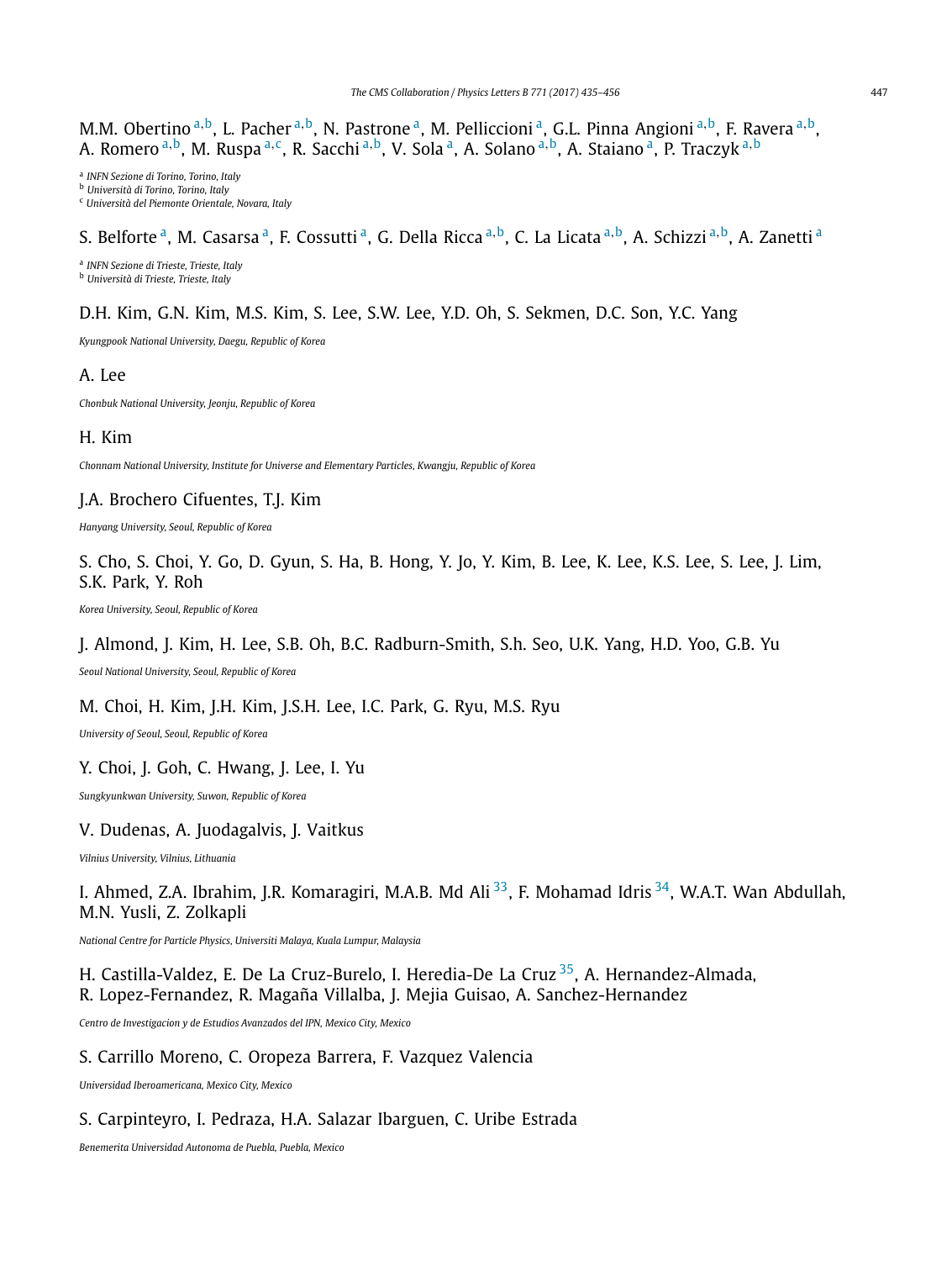## A. Morelos Pineda

*Universidad Autónoma de San Luis Potosí, San Luis Potosí, Mexico*

#### D. Krofcheck

*University of Auckland, Auckland, New Zealand*

### P.H. Butler

*University of Canterbury, Christchurch, New Zealand*

A. Ahmad, M. Ahmad, Q. Hassan, H.R. Hoorani, W.A. Khan, A. Saddique, M.A. Shah, M. Shoaib, M. Waqas

*National Centre for Physics, Quaid-I-Azam University, Islamabad, Pakistan*

H. Bialkowska, M. Bluj, B. Boimska, T. Frueboes, M. Górski, M. Kazana, K. Nawrocki, K. Romanowska-Rybinska, M. Szleper, P. Zalewski

*National Centre for Nuclear Research, Swierk, Poland*

K. Bunkowski, A. Byszuk [36](#page-20-0), K. Doroba, A. Kalinowski, M. Konecki, J. Krolikowski, M. Misiura, M. Olszewski, M. Walczak

*Institute of Experimental Physics, Faculty of Physics, University of Warsaw, Warsaw, Poland*

P. Bargassa, C. Beirão Da Cruz E Silva, A. Di Francesco, P. Faccioli, P.G. Ferreira Parracho, M. Gallinaro, J. Hollar, N. Leonardo, L. Lloret Iglesias, M.V. Nemallapudi, J. Rodrigues Antunes, J. Seixas, O. Toldaiev, D. Vadruccio, J. Varela, P. Vischia

*Laboratório de Instrumentação e Física Experimental de Partículas, Lisboa, Portugal*

V. Alexakhin, A. Golunov, I. Golutvin, N. Gorbounov, V. Karjavin, V. Korenkov, A. Lanev, A. Malakhov, V. Matveev [37](#page-20-0)*,*[38,](#page-20-0) V.V. Mitsyn, P. Moisenz, V. Palichik, V. Perelygin, S. Shmatov, N. Skatchkov, V. Smirnov, E. Tikhonenko, N. Voytishin, A. Zarubin

*Joint Institute for Nuclear Research, Dubna, Russia*

L. Chtchipounov, V. Golovtsov, Y. Ivanov, V. Kim<sup>39</sup>, E. Kuznetsova <sup>40</sup>, V. Murzin, V. Oreshkin, V. Sulimov, A. Vorobyev

*Petersburg Nuclear Physics Institute, Gatchina (St. Petersburg), Russia*

Yu. Andreev, A. Dermenev, S. Gninenko, N. Golubev, A. Karneyeu, M. Kirsanov, N. Krasnikov, A. Pashenkov, D. Tlisov, A. Toropin

*Institute for Nuclear Research, Moscow, Russia*

V. Epshteyn, V. Gavrilov, N. Lychkovskaya, V. Popov, I. Pozdnyakov, G. Safronov, A. Spiridonov, M. Toms, E. Vlasov, A. Zhokin

*Institute for Theoretical and Experimental Physics, Moscow, Russia*

### A. Bylinkin [38](#page-20-0)

*Moscow Institute of Physics and Technology, Russia*

M. Chadeeva  $41$ , R. Chistov  $41$ , M. Danilov  $41$ 

*National Research Nuclear University 'Moscow Engineering Physics Institute' (MEPhI), Moscow, Russia*

V. Andreev, M. Azarkin [38,](#page-20-0) I. Dremin [38,](#page-20-0) M. Kirakosyan, A. Leonidov [38,](#page-20-0) S.V. Rusakov, A. Terkulov

*P.N. Lebedev Physical Institute, Moscow, Russia*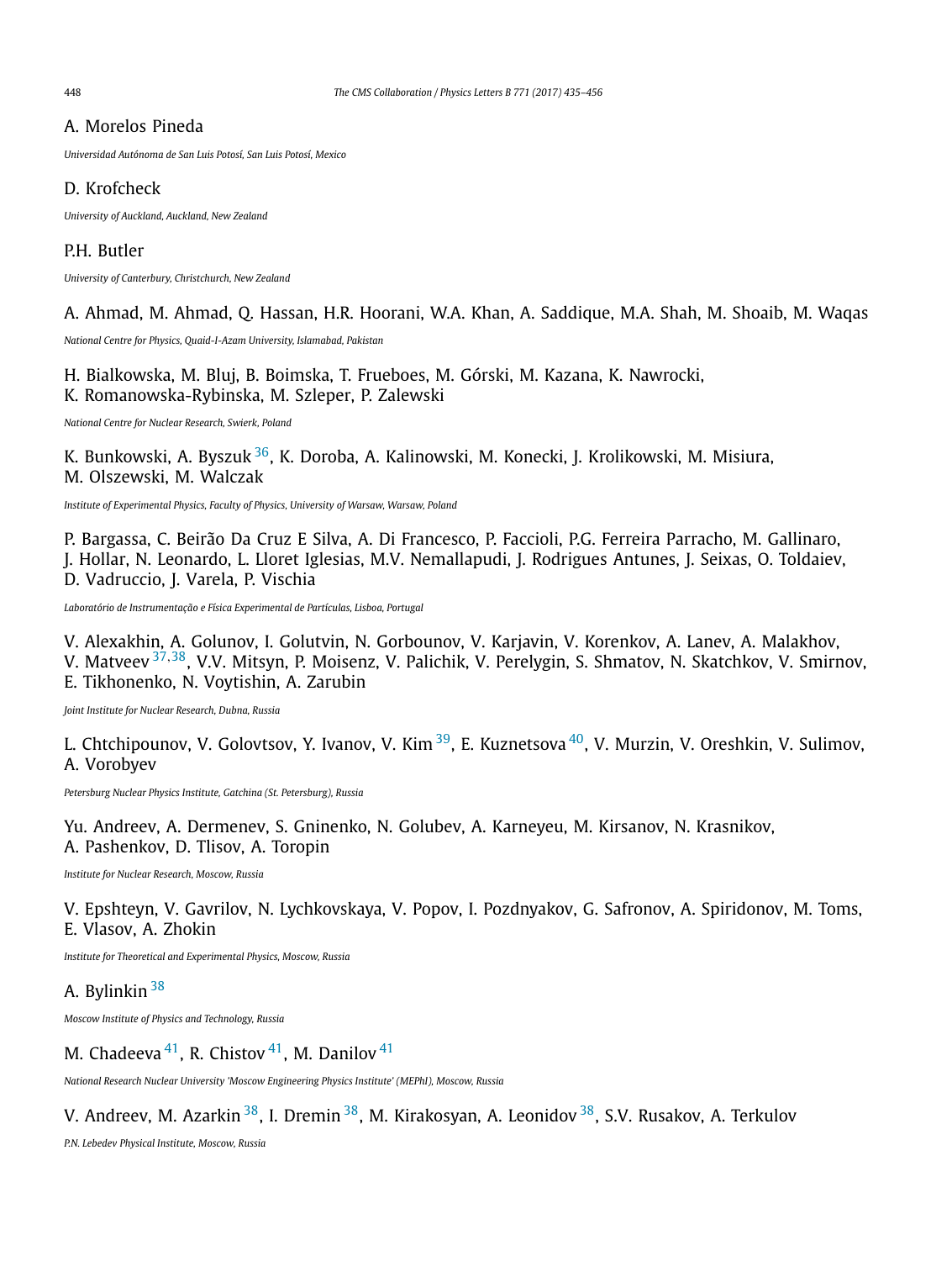A. Baskakov, A. Belyaev, E. Boos, M. Dubinin<sup>42</sup>, L. Dudko, A. Ershov, A. Gribushin, V. Klyukhin, O. Kodolova, I. Lokhtin, I. Miagkov, S. Obraztsov, S. Petrushanko, V. Savrin, A. Snigirev

*Skobeltsyn Institute of Nuclear Physics, Lomonosov Moscow State University, Moscow, Russia*

## V. Blinov  $43$ , Y. Skovpen  $43$

*Novosibirsk State University (NSU), Novosibirsk, Russia*

I. Azhgirey, I. Bayshev, S. Bitioukov, D. Elumakhov, V. Kachanov, A. Kalinin, D. Konstantinov, V. Krychkine, V. Petrov, R. Ryutin, A. Sobol, S. Troshin, N. Tyurin, A. Uzunian, A. Volkov

*State Research Center of Russian Federation, Institute for High Energy Physics, Protvino, Russia*

P. Adzic [44,](#page-20-0) P. Cirkovic, D. Devetak, M. Dordevic, J. Milosevic, V. Rekovic

*University of Belgrade, Faculty of Physics and Vinca Institute of Nuclear Sciences, Belgrade, Serbia*

J. Alcaraz Maestre, M. Barrio Luna, E. Calvo, M. Cerrada, M. Chamizo Llatas, N. Colino, B. De La Cruz, A. Delgado Peris, A. Escalante Del Valle, C. Fernandez Bedoya, J.P. Fernández Ramos, J. Flix, M.C. Fouz, P. Garcia-Abia, O. Gonzalez Lopez, S. Goy Lopez, J.M. Hernandez, M.I. Josa, E. Navarro De Martino, A. Pérez-Calero Yzquierdo, J. Puerta Pelayo, A. Quintario Olmeda, I. Redondo, L. Romero, M.S. Soares

*Centro de Investigaciones Energéticas Medioambientales y Tecnológicas (CIEMAT), Madrid, Spain*

J.F. de Trocóniz, M. Missiroli, D. Moran

*Universidad Autónoma de Madrid, Madrid, Spain*

J. Cuevas, J. Fernandez Menendez, I. Gonzalez Caballero, J.R. González Fernández, E. Palencia Cortezon, S. Sanchez Cruz, I. Suárez Andrés, J.M. Vizan Garcia

*Universidad de Oviedo, Oviedo, Spain*

I.J. Cabrillo, A. Calderon, J.R. Castiñeiras De Saa, E. Curras, M. Fernandez, J. Garcia-Ferrero, G. Gomez, A. Lopez Virto, J. Marco, C. Martinez Rivero, F. Matorras, J. Piedra Gomez, T. Rodrigo, A. Ruiz-Jimeno, L. Scodellaro, N. Trevisani, I. Vila, R. Vilar Cortabitarte

*Instituto de Física de Cantabria (IFCA), CSIC-Universidad de Cantabria, Santander, Spain*

D. Abbaneo, E. Auffray, G. Auzinger, M. Bachtis, P. Baillon, A.H. Ball, D. Barney, P. Bloch, A. Bocci, A. Bonato, C. Botta, T. Camporesi, R. Castello, M. Cepeda, G. Cerminara, M. D'Alfonso, D. d'Enterria, A. Dabrowski, V. Daponte, A. David, M. De Gruttola, A. De Roeck, E. Di Marco [45,](#page-20-0) M. Dobson, B. Dorney, T. du Pree, D. Duggan, M. Dünser, N. Dupont, A. Elliott-Peisert, S. Fartoukh, G. Franzoni, J. Fulcher, W. Funk, D. Gigi, K. Gill, M. Girone, F. Glege, D. Gulhan, S. Gundacker, M. Guthoff, J. Hammer, P. Harris, J. Hegeman, V. Innocente, P. Janot, J. Kieseler, H. Kirschenmann, V. Knünz, A. Kornmayer <sup>[16](#page-20-0)</sup>, M.J. Kortelainen, K. Kousouris, M. Krammer<sup>[1](#page-20-0)</sup>, C. Lange, P. Lecoq, C. Lourenco, M.T. Lucchini, L. Malgeri, M. Mannelli, A. Martelli, F. Meijers, J.A. Merlin, S. Mersi, E. Meschi, F. Moortgat, S. Morovic, M. Mulders, H. Neugebauer, S. Orfanelli, L. Orsini, L. Pape, E. Perez, M. Peruzzi, A. Petrilli, G. Petrucciani, A. Pfeiffer, M. Pierini, A. Racz, T. Reis, G. Rolandi <sup>46</sup>, M. Rovere, M. Ruan, H. Sakulin, J.B. Sauvan, C. Schäfer, C. Schwick, M. Seidel, A. Sharma, P. Silva, P. Sphicas [47](#page-20-0), J. Steggemann, M. Stoye, Y. Takahashi, M. Tosi, D. Treille, A. Triossi, A. Tsirou, V. Veckalns <sup>48</sup>, G.I. Veres <sup>[21](#page-20-0)</sup>, N. Wardle, H.K. Wöhri, A. Zagozdzinska <sup>36</sup>, W.D. Zeuner

*CERN, European Organization for Nuclear Research, Geneva, Switzerland*

W. Bertl, K. Deiters, W. Erdmann, R. Horisberger, Q. Ingram, H.C. Kaestli, D. Kotlinski, U. Langenegger, T. Rohe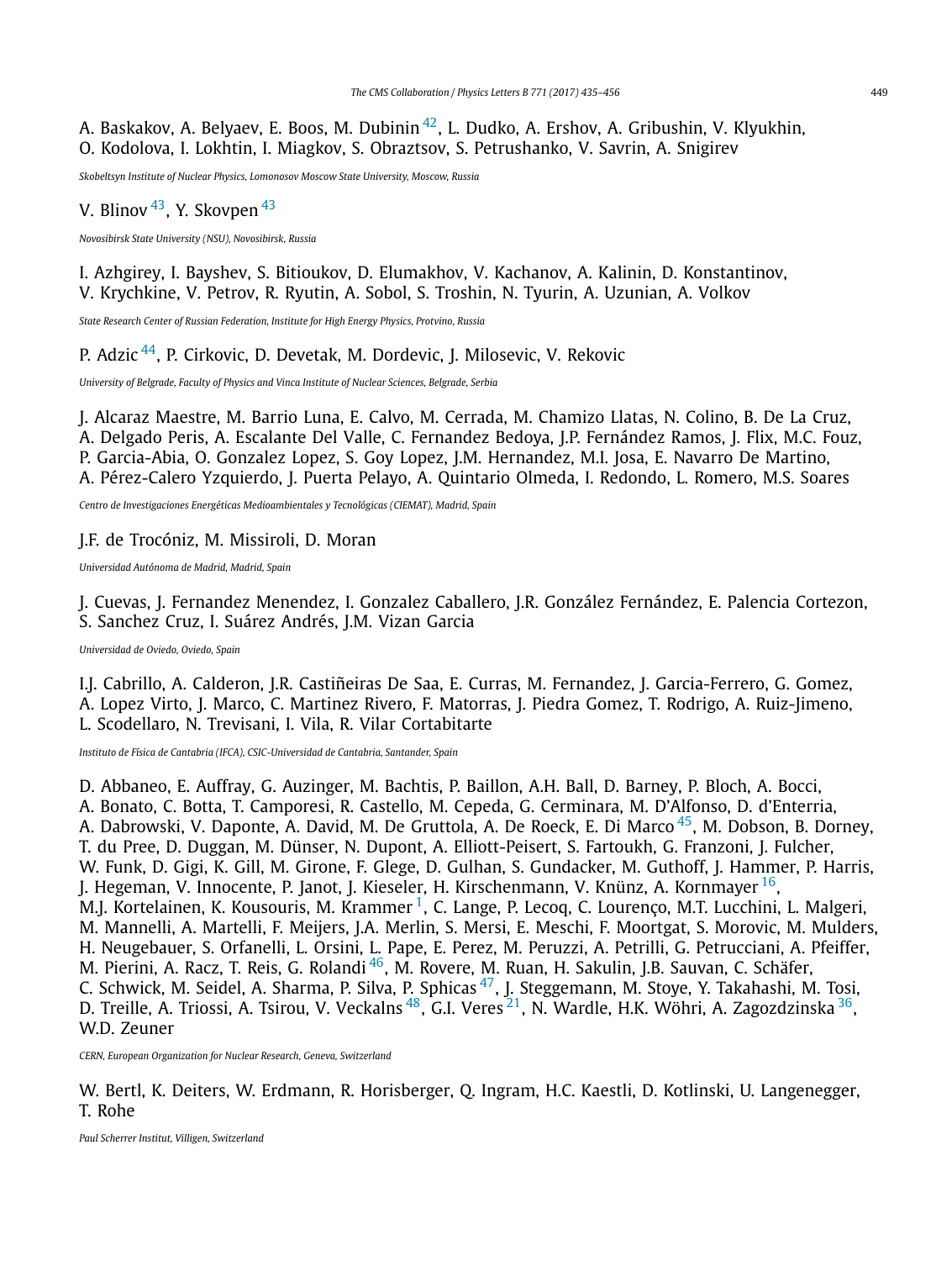F. Bachmair, L. Bäni, L. Bianchini, B. Casal, G. Dissertori, M. Dittmar, M. Donegà, C. Grab, C. Heidegger, D. Hits, J. Hoss, G. Kasieczka, P. Lecomte [†,](#page-20-0) W. Lustermann, B. Mangano, M. Marionneau, P. Martinez Ruiz del Arbol, M. Masciovecchio, M.T. Meinhard, D. Meister, F. Micheli, P. Musella, F. Nessi-Tedaldi, F. Pandolfi, J. Pata, F. Pauss, G. Perrin, L. Perrozzi, M. Quittnat, M. Rossini, M. Schönenberger, A. Starodumov<sup>[49](#page-20-0)</sup>, V.R. Tavolaro, K. Theofilatos, R. Wallny

*Institute for Particle Physics, ETH Zurich, Zurich, Switzerland*

T.K. Aarrestad, C. Amsler <sup>50</sup>, L. Caminada, M.F. Canelli, A. De Cosa, C. Galloni, A. Hinzmann, T. Hreus, B. Kilminster, J. Ngadiuba, D. Pinna, G. Rauco, P. Robmann, D. Salerno, Y. Yang

*Universität Zürich, Zurich, Switzerland*

V. Candelise, T.H. Doan, Sh. Jain, R. Khurana, M. Konyushikhin, C.M. Kuo, W. Lin, Y.J. Lu, A. Pozdnyakov, S.S. Yu

*National Central University, Chung-Li, Taiwan*

Arun Kumar, P. Chang, Y.H. Chang, Y.W. Chang, Y. Chao, K.F. Chen, P.H. Chen, C. Dietz, F. Fiori, W.-S. Hou, Y. Hsiung, Y.F. Liu, R.-S. Lu, M. Miñano Moya, E. Paganis, A. Psallidas, J.f. Tsai, Y.M. Tzeng

*National Taiwan University (NTU), Taipei, Taiwan*

B. Asavapibhop, G. Singh, N. Srimanobhas, N. Suwonjandee

*Chulalongkorn University, Faculty of Science, Department of Physics, Bangkok, Thailand*

S. Cerci [51,](#page-20-0) S. Damarseckin, Z.S. Demiroglu, C. Dozen, I. Dumanoglu, S. Girgis, G. Gokbulut, Y. Guler, E. Gurpinar, I. Hos, E.E. Kangal <sup>[52](#page-20-0)</sup>, O. Kara, U. Kiminsu, M. Oglakci, G. Onengut <sup>53</sup>, K. Ozdemir <sup>54</sup>, D. Sunar Cerci [51,](#page-20-0) B. Tali [51,](#page-20-0) H. Topakli [55,](#page-20-0) S. Turkcapar, I.S. Zorbakir, C. Zorbilmez

*Cukurova University, Adana, Turkey*

# B. Bilin, S. Bilmis, B. Isildak  $56$ , G. Karapinar  $57$ , M. Yalvac, M. Zeyrek

*Middle East Technical University, Physics Department, Ankara, Turkey*

# E. Gülmez, M. Kaya  $^{58}$  $^{58}$  $^{58}$ , O. Kaya  $^{59}$ , E.A. Yetkin  $^{60}$ , T. Yetkin  $^{61}$  $^{61}$  $^{61}$

*Bogazici University, Istanbul, Turkey*

#### A. Cakir, K. Cankocak, S. Sen <sup>[62](#page-21-0)</sup>

*Istanbul Technical University, Istanbul, Turkey*

#### B. Grynyov

*Institute for Scintillation Materials of National Academy of Science of Ukraine, Kharkov, Ukraine*

#### L. Levchuk, P. Sorokin

*National Scientific Center, Kharkov Institute of Physics and Technology, Kharkov, Ukraine*

R. Aggleton, F. Ball, L. Beck, J.J. Brooke, D. Burns, E. Clement, D. Cussans, H. Flacher, J. Goldstein, M. Grimes, G.P. Heath, H.F. Heath, J. Jacob, L. Kreczko, C. Lucas, D.M. Newbold <sup>63</sup>, S. Paramesvaran, A. Poll, T. Sakuma, S. Seif El Nasr-storey, D. Smith, V.J. Smith

*University of Bristol, Bristol, United Kingdom*

K.W. Bell, A. Belyaev <sup>64</sup>, C. Brew, R.M. Brown, L. Calligaris, D. Cieri, D.J.A. Cockerill, J.A. Coughlan, K. Harder, S. Harper, E. Olaiya, D. Petyt, C.H. Shepherd-Themistocleous, A. Thea, I.R. Tomalin, T. Williams

*Rutherford Appleton Laboratory, Didcot, United Kingdom*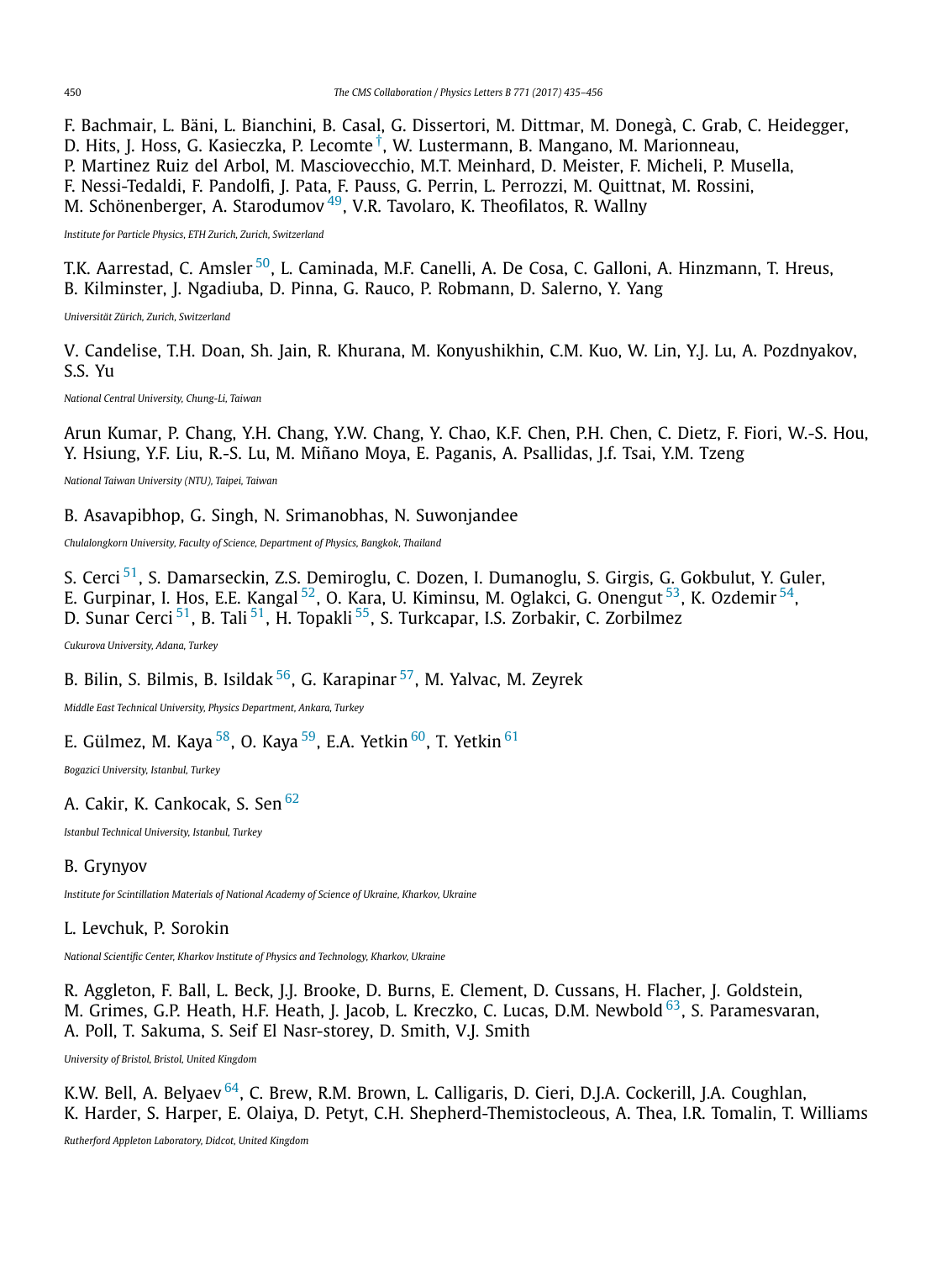M. Baber, R. Bainbridge, O. Buchmuller, A. Bundock, D. Burton, S. Casasso, M. Citron, D. Colling, L. Corpe, P. Dauncey, G. Davies, A. De Wit, M. Della Negra, R. Di Maria, P. Dunne, A. Elwood, D. Futyan, Y. Haddad, G. Hall, G. Iles, T. James, R. Lane, C. Laner, R. Lucas <sup>63</sup>, L. Lyons, A.-M. Magnan, S. Malik, L. Mastrolorenzo, J. Nash, A. Nikitenko <sup>49</sup>, J. Pela, B. Penning, M. Pesaresi, D.M. Raymond, A. Richards, A. Rose, C. Seez, S. Summers, A. Tapper, K. Uchida, M. Vazquez Acosta <sup>65</sup>, T. Virdee <sup>[16](#page-20-0)</sup>, J. Wright, S.C. Zenz

*Imperial College, London, United Kingdom*

J.E. Cole, P.R. Hobson, A. Khan, P. Kyberd, D. Leslie, I.D. Reid, P. Symonds, L. Teodorescu, M. Turner

*Brunel University, Uxbridge, United Kingdom*

A. Borzou, K. Call, J. Dittmann, K. Hatakeyama, H. Liu, N. Pastika

*Baylor University, Waco, USA*

O. Charaf, S.I. Cooper, C. Henderson, P. Rumerio, C. West

*The University of Alabama, Tuscaloosa, USA*

D. Arcaro, A. Avetisyan, T. Bose, D. Gastler, D. Rankin, C. Richardson, J. Rohlf, L. Sulak, D. Zou

*Boston University, Boston, USA*

G. Benelli, E. Berry, D. Cutts, A. Garabedian, J. Hakala, U. Heintz, J.M. Hogan, O. Jesus, E. Laird, G. Landsberg, Z. Mao, M. Narain, S. Piperov, S. Sagir, E. Spencer, R. Syarif

*Brown University, Providence, USA*

R. Breedon, G. Breto, D. Burns, M. Calderon De La Barca Sanchez, S. Chauhan, M. Chertok, J. Conway, R. Conway, P.T. Cox, R. Erbacher, C. Flores, G. Funk, M. Gardner, W. Ko, R. Lander, C. Mclean, M. Mulhearn, D. Pellett, J. Pilot, S. Shalhout, J. Smith, M. Squires, D. Stolp, M. Tripathi, S. Wilbur, R. Yohay

*University of California, Davis, Davis, USA*

R. Cousins, P. Everaerts, A. Florent, J. Hauser, M. Ignatenko, D. Saltzberg, E. Takasugi, V. Valuev, M. Weber *University of California, Los Angeles, USA*

K. Burt, R. Clare, J. Ellison, J.W. Gary, S.M.A. Ghiasi Shirazi, G. Hanson, J. Heilman, P. Jandir, E. Kennedy, F. Lacroix, O.R. Long, M. Olmedo Negrete, M.I. Paneva, A. Shrinivas, W. Si, H. Wei, S. Wimpenny,

*University of California, Riverside, Riverside, USA*

B.R. Yates

J.G. Branson, G.B. Cerati, S. Cittolin, M. Derdzinski, R. Gerosa, A. Holzner, D. Klein, V. Krutelyov, J. Letts, I. Macneill, D. Olivito, S. Padhi, M. Pieri, M. Sani, V. Sharma, M. Tadel, A. Vartak, S. Wasserbaech <sup>[66](#page-21-0)</sup>, C. Welke, J. Wood, F. Würthwein, A. Yagil, G. Zevi Della Porta

*University of California, San Diego, La Jolla, USA*

R. Bhandari, J. Bradmiller-Feld, C. Campagnari, A. Dishaw, V. Dutta, K. Flowers, M. Franco Sevilla, P. Geffert, C. George, F. Golf, L. Gouskos, J. Gran, R. Heller, J. Incandela, N. Mccoll, S.D. Mullin, A. Ovcharova, J. Richman, D. Stuart, I. Suarez, J. Yoo

*University of California, Santa Barbara – Department of Physics, Santa Barbara, USA*

D. Anderson, A. Apresyan, J. Bendavid, A. Bornheim, J. Bunn, Y. Chen, J. Duarte, J.M. Lawhorn, A. Mott, H.B. Newman, C. Pena, M. Spiropulu, J.R. Vlimant, S. Xie, R.Y. Zhu

*California Institute of Technology, Pasadena, USA*

M.B. Andrews, V. Azzolini, T. Ferguson, M. Paulini, J. Russ, M. Sun, H. Vogel, I. Vorobiev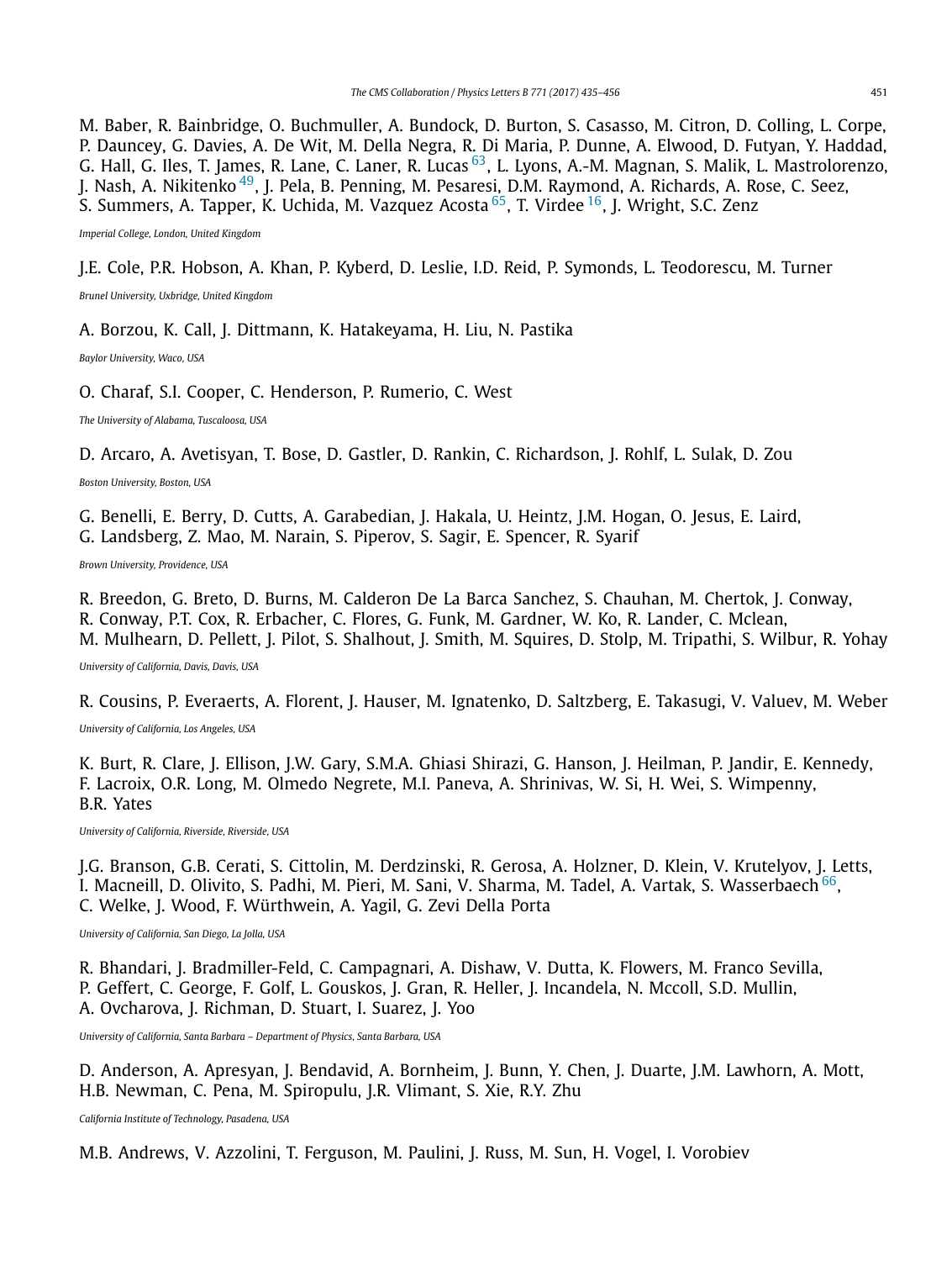*Carnegie Mellon University, Pittsburgh, USA*

# J.P. Cumalat, W.T. Ford, F. Jensen, A. Johnson, M. Krohn, T. Mulholland, K. Stenson, S.R. Wagner

*University of Colorado Boulder, Boulder, USA*

J. Alexander, J. Chaves, J. Chu, S. Dittmer, K. Mcdermott, N. Mirman, G. Nicolas Kaufman, J.R. Patterson, A. Rinkevicius, A. Ryd, L. Skinnari, L. Soffi, S.M. Tan, Z. Tao, J. Thom, J. Tucker, P. Wittich, M. Zientek

*Cornell University, Ithaca, USA*

#### D. Winn

*Fairfield University, Fairfield, USA*

S. Abdullin, M. Albrow, G. Apollinari, S. Banerjee, L.A.T. Bauerdick, A. Beretvas, J. Berryhill, P.C. Bhat, G. Bolla, K. Burkett, J.N. Butler, H.W.K. Cheung, F. Chlebana, S. Cihangir [†](#page-20-0), M. Cremonesi, V.D. Elvira, I. Fisk, J. Freeman, E. Gottschalk, L. Gray, D. Green, S. Grünendahl, O. Gutsche, D. Hare, R.M. Harris, S. Hasegawa, J. Hirschauer, Z. Hu, B. Jayatilaka, S. Jindariani, M. Johnson, U. Joshi, B. Klima, B. Kreis, S. Lammel, J. Linacre, D. Lincoln, R. Lipton, T. Liu, R. Lopes De Sá, J. Lykken, K. Maeshima, N. Magini, J.M. Marraffino, S. Maruyama, D. Mason, P. McBride, P. Merkel, S. Mrenna, S. Nahn, C. Newman-Holmes [†,](#page-20-0) V. O'Dell, K. Pedro, O. Prokofyev, G. Rakness, L. Ristori, E. Sexton-Kennedy, A. Soha, W.J. Spalding, L. Spiegel, S. Stoynev, N. Strobbe, L. Taylor, S. Tkaczyk, N.V. Tran, L. Uplegger, E.W. Vaandering, C. Vernieri, M. Verzocchi, R. Vidal, M. Wang, H.A. Weber, A. Whitbeck

*Fermi National Accelerator Laboratory, Batavia, USA*

D. Acosta, P. Avery, P. Bortignon, D. Bourilkov, A. Brinkerhoff, A. Carnes, M. Carver, D. Curry, S. Das, R.D. Field, I.K. Furic, J. Konigsberg, A. Korytov, P. Ma, K. Matchev, H. Mei, P. Milenovic [67](#page-21-0), G. Mitselmakher, D. Rank, L. Shchutska, D. Sperka, L. Thomas, J. Wang, S. Wang, J. Yelton

*University of Florida, Gainesville, USA*

S. Linn, P. Markowitz, G. Martinez, J.L. Rodriguez

*Florida International University, Miami, USA*

A. Ackert, J.R. Adams, T. Adams, A. Askew, S. Bein, B. Diamond, S. Hagopian, V. Hagopian, K.F. Johnson, A. Khatiwada, H. Prosper, A. Santra, M. Weinberg

*Florida State University, Tallahassee, USA*

M.M. Baarmand, V. Bhopatkar, S. Colafranceschi<sup>68</sup>, M. Hohlmann, D. Noonan, T. Roy, F. Yumiceva

*Florida Institute of Technology, Melbourne, USA*

M.R. Adams, L. Apanasevich, D. Berry, R.R. Betts, I. Bucinskaite, R. Cavanaugh, O. Evdokimov, L. Gauthier, C.E. Gerber, D.J. Hofman, P. Kurt, C. O'Brien, I.D. Sandoval Gonzalez, P. Turner, N. Varelas, H. Wang, Z. Wu, M. Zakaria, J. Zhang

*University of Illinois at Chicago (UIC), Chicago, USA*

B. Bilki<sup>69</sup>, W. Clarida, K. Dilsiz, S. Durgut, R.P. Gandrajula, M. Haytmyradov, V. Khristenko, J.-P. Merlo, H. Mermerkaya  $^{70}$ , A. Mestvirishvili, A. Moeller, J. Nachtman, H. Ogul, Y. Onel, F. Ozok  $^{71}$ , A. Penzo, C. Snyder, E. Tiras, J. Wetzel, K. Yi

*The University of Iowa, Iowa City, USA*

I. Anderson, B. Blumenfeld, A. Cocoros, N. Eminizer, D. Fehling, L. Feng, A.V. Gritsan, P. Maksimovic, M. Osherson, J. Roskes, U. Sarica, M. Swartz, M. Xiao, Y. Xin, C. You

*Johns Hopkins University, Baltimore, USA*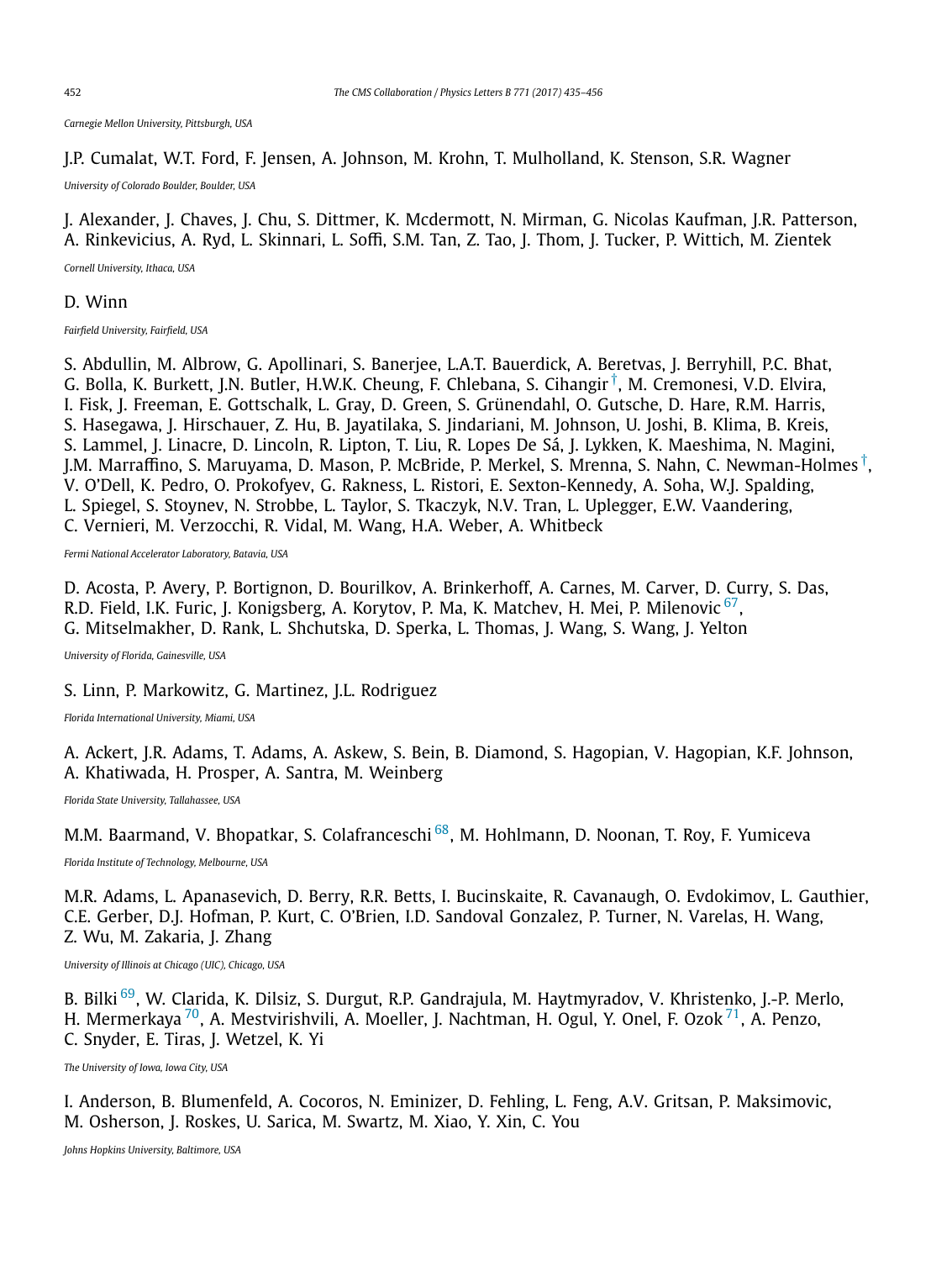A. Al-bataineh, P. Baringer, A. Bean, S. Boren, J. Bowen, C. Bruner, J. Castle, L. Forthomme, R.P. Kenny III, A. Kropivnitskaya, D. Majumder, W. Mcbrayer, M. Murray, S. Sanders, R. Stringer, J.D. Tapia Takaki, Q. Wang

*The University of Kansas, Lawrence, USA*

A. Ivanov, K. Kaadze, S. Khalil, Y. Maravin, A. Mohammadi, L.K. Saini, N. Skhirtladze, S. Toda

*Kansas State University, Manhattan, USA*

F. Rebassoo, D. Wright

*Lawrence Livermore National Laboratory, Livermore, USA*

C. Anelli, A. Baden, O. Baron, A. Belloni, B. Calvert, S.C. Eno, C. Ferraioli, J.A. Gomez, N.J. Hadley, S. Jabeen, R.G. Kellogg, T. Kolberg, J. Kunkle, Y. Lu, A.C. Mignerey, F. Ricci-Tam, Y.H. Shin, A. Skuja, M.B. Tonjes, S.C. Tonwar

*University of Maryland, College Park, USA*

D. Abercrombie, B. Allen, A. Apyan, R. Barbieri, A. Baty, R. Bi, K. Bierwagen, S. Brandt, W. Busza, I.A. Cali, Z. Demiragli, L. Di Matteo, G. Gomez Ceballos, M. Goncharov, D. Hsu, Y. Iiyama, G.M. Innocenti, M. Klute, D. Kovalskvi, K. Kraiczar, Y.S. Lai, Y.-J. Lee, A. Levin, P.D. Luckey, A.C. Marini, C. Mcginn, C. Mironov, S. Narayanan, X. Niu, C. Paus, C. Roland, G. Roland, J. Salfeld-Nebgen, G.S.F. Stephans, K. Sumorok, K. Tatar, M. Varma, D. Velicanu, J. Veverka, J. Wang, T.W. Wang, B. Wyslouch, M. Yang, V. Zhukova

*Massachusetts Institute of Technology, Cambridge, USA*

A.C. Benvenuti, R.M. Chatterjee, A. Evans, A. Finkel, A. Gude, P. Hansen, S. Kalafut, S.C. Kao, Y. Kubota, Z. Lesko, J. Mans, S. Nourbakhsh, N. Ruckstuhl, R. Rusack, N. Tambe, J. Turkewitz

*University of Minnesota, Minneapolis, USA*

#### J.G. Acosta, S. Oliveros

*University of Mississippi, Oxford, USA*

E. Avdeeva, R. Bartek, K. Bloom, D.R. Claes, A. Dominguez, C. Fangmeier, R. Gonzalez Suarez, R. Kamalieddin, I. Kravchenko, A. Malta Rodrigues, F. Meier, J. Monroy, J.E. Siado, G.R. Snow, B. Stieger

*University of Nebraska-Lincoln, Lincoln, USA*

M. Alyari, J. Dolen, J. George, A. Godshalk, C. Harrington, I. Iashvili, J. Kaisen, A. Kharchilava, A. Kumar, A. Parker, S. Rappoccio, B. Roozbahani

*State University of New York at Buffalo, Buffalo, USA*

G. Alverson, E. Barberis, D. Baumgartel, A. Hortiangtham, A. Massironi, D.M. Morse, D. Nash, T. Orimoto, R. Teixeira De Lima, D. Trocino, R.-J. Wang, D. Wood

*Northeastern University, Boston, USA*

S. Bhattacharya, K.A. Hahn, A. Kubik, A. Kumar, J.F. Low, N. Mucia, N. Odell, B. Pollack, M.H. Schmitt, K. Sung, M. Trovato, M. Velasco

*Northwestern University, Evanston, USA*

N. Dev, M. Hildreth, K. Hurtado Anampa, C. Jessop, D.J. Karmgard, N. Kellams, K. Lannon, N. Marinelli, F. Meng, C. Mueller, Y. Musienko [37](#page-20-0), M. Planer, A. Reinsvold, R. Ruchti, G. Smith, S. Taroni, M. Wayne, M. Wolf, A. Woodard

*University of Notre Dame, Notre Dame, USA*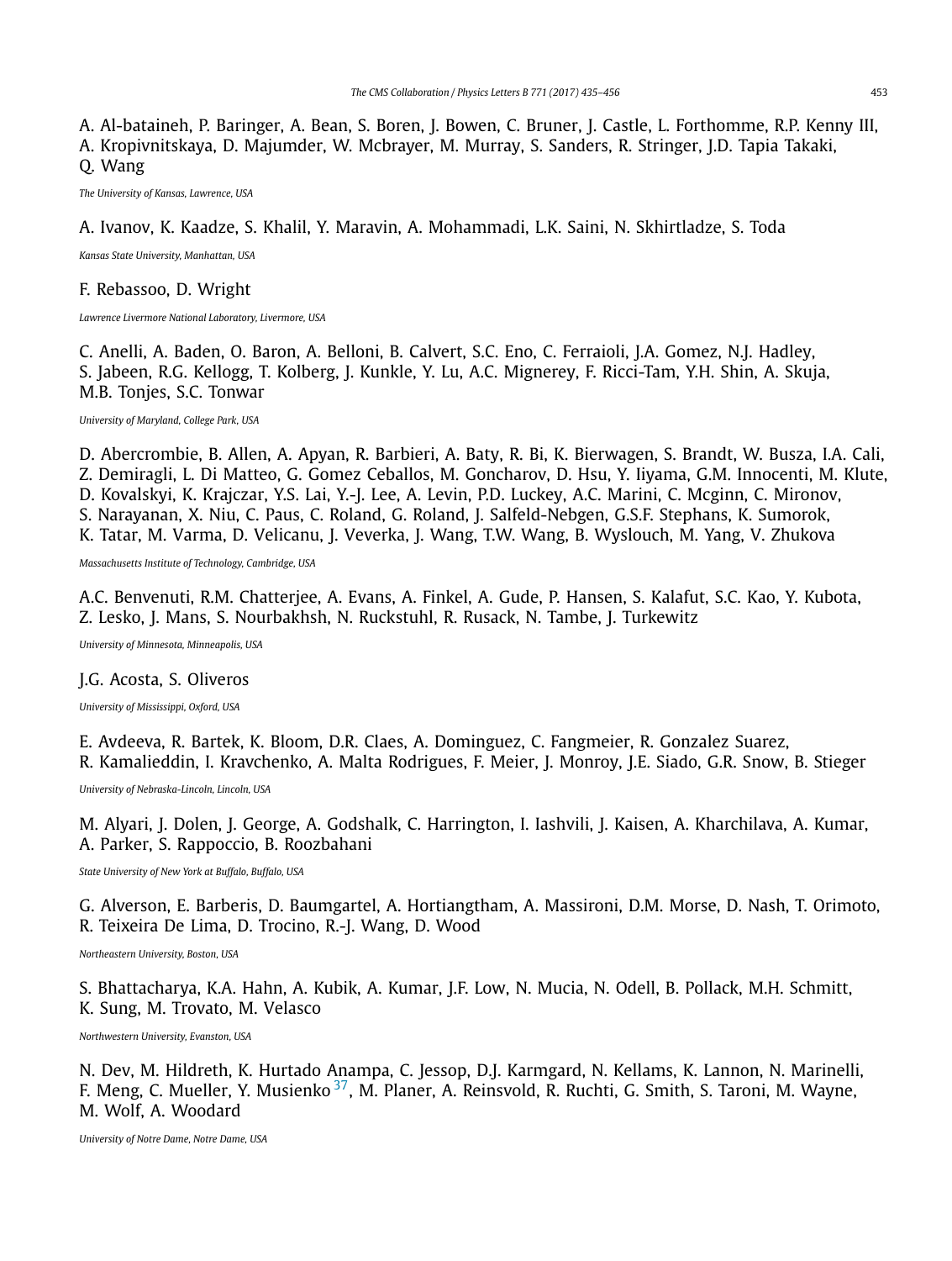J. Alimena, L. Antonelli, J. Brinson, B. Bylsma, L.S. Durkin, S. Flowers, B. Francis, A. Hart, C. Hill, R. Hughes, W. Ji, B. Liu, W. Luo, D. Puigh, B.L. Winer, H.W. Wulsin

*The Ohio State University, Columbus, USA*

S. Cooperstein, O. Driga, P. Elmer, J. Hardenbrook, P. Hebda, D. Lange, J. Luo, D. Marlow, T. Medvedeva, K. Mei, M. Mooney, J. Olsen, C. Palmer, P. Piroué, D. Stickland, C. Tully, A. Zuranski

*Princeton University, Princeton, USA*

#### S. Malik

*University of Puerto Rico, Mayaguez, USA*

A. Barker, V.E. Barnes, S. Folgueras, L. Gutay, M.K. Jha, M. Jones, A.W. Jung, K. Jung, D.H. Miller, N. Neumeister, X. Shi, J. Sun, A. Svyatkovskiy, F. Wang, W. Xie, L. Xu

*Purdue University, West Lafayette, USA*

#### N. Parashar, J. Stupak

*Purdue University Calumet, Hammond, USA*

A. Adair, B. Akgun, Z. Chen, K.M. Ecklund, F.J.M. Geurts, M. Guilbaud, W. Li, B. Michlin, M. Northup, B.P. Padley, R. Redjimi, J. Roberts, J. Rorie, Z. Tu, J. Zabel

*Rice University, Houston, USA*

B. Betchart, A. Bodek, P. de Barbaro, R. Demina, Y.t. Duh, T. Ferbel, M. Galanti, A. Garcia-Bellido, J. Han, O. Hindrichs, A. Khukhunaishvili, K.H. Lo, P. Tan, M. Verzetti

*University of Rochester, Rochester, USA*

A. Agapitos, J.P. Chou, E. Contreras-Campana, Y. Gershtein, T.A. Gómez Espinosa, E. Halkiadakis, M. Heindl, D. Hidas, E. Hughes, S. Kaplan, R. Kunnawalkam Elayavalli, S. Kyriacou, A. Lath, K. Nash, H. Saka, S. Salur, S. Schnetzer, D. Sheffield, S. Somalwar, R. Stone, S. Thomas, P. Thomassen, M. Walker

*Rutgers, The State University of New Jersey, Piscataway, USA*

M. Foerster, J. Heideman, G. Riley, K. Rose, S. Spanier, K. Thapa

*University of Tennessee, Knoxville, USA*

O. Bouhali [72,](#page-21-0) A. Celik, M. Dalchenko, M. De Mattia, A. Delgado, S. Dildick, R. Eusebi, J. Gilmore, T. Huang, E. Juska, T. Kamon [73,](#page-21-0) R. Mueller, Y. Pakhotin, R. Patel, A. Perloff, L. Perniè, D. Rathjens, A. Rose, A. Safonov, A. Tatarinov, K.A. Ulmer

*Texas A&M University, College Station, USA*

N. Akchurin, C. Cowden, J. Damgov, F. De Guio, C. Dragoiu, P.R. Dudero, J. Faulkner, S. Kunori, K. Lamichhane, S.W. Lee, T. Libeiro, T. Peltola, S. Undleeb, I. Volobouev, Z. Wang

*Texas Tech University, Lubbock, USA*

A.G. Delannoy, S. Greene, A. Gurrola, R. Janjam, W. Johns, C. Maguire, A. Melo, H. Ni, P. Sheldon, S. Tuo, J. Velkovska, Q. Xu

*Vanderbilt University, Nashville, USA*

M.W. Arenton, P. Barria, B. Cox, J. Goodell, R. Hirosky, A. Ledovskoy, H. Li, C. Neu, T. Sinthuprasith, X. Sun, Y. Wang, E. Wolfe, F. Xia

*University of Virginia, Charlottesville, USA*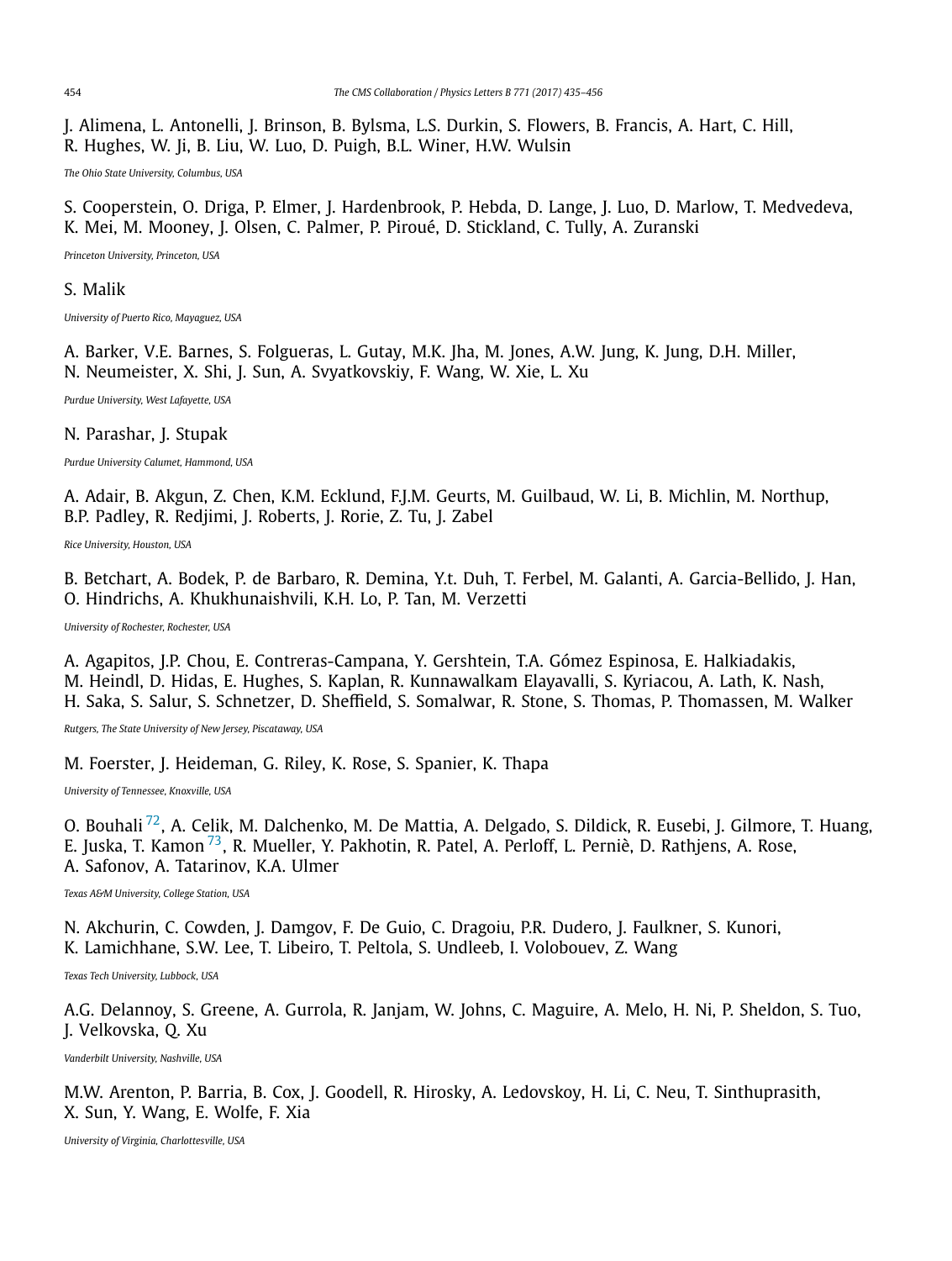# <span id="page-20-0"></span>C. Clarke, R. Harr, P.E. Karchin, P. Lamichhane, J. Sturdy

*Wayne State University, Detroit, USA*

D.A. Belknap, S. Dasu, L. Dodd, S. Duric, B. Gomber, M. Grothe, M. Herndon, A. Hervé, P. Klabbers, A. Lanaro, A. Levine, K. Long, R. Loveless, I. Ojalvo, T. Perry, G. Polese, T. Ruggles, A. Savin, N. Smith, W.H. Smith, D. Taylor, N. Woods

*University of Wisconsin - Madison, Madison, WI, USA*

† Deceased.

- <sup>1</sup> Also at Vienna University of Technology, Vienna, Austria.
- <sup>2</sup> Also at State Key Laboratory of Nuclear Physics and Technology, Peking University, Beijing, China.
- Also at Institut Pluridisciplinaire Hubert Curien, Université de Strasbourg, Université de Haute Alsace Mulhouse, CNRS/IN2P3, Strasbourg, France.
- Also at Universidade Estadual de Campinas, Campinas, Brazil.
- Also at Universidade Federal de Pelotas, Pelotas, Brazil.
- Also at Université Libre de Bruxelles, Bruxelles, Belgium.
- Also at Deutsches Elektronen-Synchrotron, Hamburg, Germany.
- Also at Joint Institute for Nuclear Research, Dubna, Russia.
- Also at Cairo University, Cairo, Egypt.
- Also at Fayoum University, El-Fayoum, Egypt.
- Now at British University in Egypt, Cairo, Egypt.
- Now at Ain Shams University, Cairo, Egypt.
- Also at Université de Haute Alsace, Mulhouse, France.
- Also at Skobeltsyn Institute of Nuclear Physics, Lomonosov Moscow State University, Moscow, Russia.
- Also at Tbilisi State University, Tbilisi, Georgia.
- Also at CERN, European Organization for Nuclear Research, Geneva, Switzerland.
- Also at RWTH Aachen University, III. Physikalisches Institut A, Aachen, Germany.
- Also at University of Hamburg, Hamburg, Germany.
- Also at Brandenburg University of Technology, Cottbus, Germany.
- Also at Institute of Nuclear Research ATOMKI, Debrecen, Hungary.
- Also at MTA-ELTE Lendület CMS Particle and Nuclear Physics Group, Eötvös Loránd University, Budapest, Hungary.
- Also at University of Debrecen, Debrecen, Hungary.
- Also at Indian Institute of Science Education and Research, Bhopal, India.
- Also at Institute of Physics, Bhubaneswar, India.
- Also at University of Visva-Bharati, Santiniketan, India.
- Also at University of Ruhuna, Matara, Sri Lanka.
- <sup>27</sup> Also at Isfahan University of Technology, Isfahan, Iran.
- Also at University of Tehran, Department of Engineering Science, Tehran, Iran.
- Also at Yazd University, Yazd, Iran.
- Also at Plasma Physics Research Center, Science and Research Branch, Islamic Azad University, Tehran, Iran.
- Also at Università degli Studi di Siena, Siena, Italy.
- Also at Purdue University, West Lafayette, USA.
- <sup>33</sup> Also at International Islamic University of Malaysia, Kuala Lumpur, Malaysia.<br><sup>34</sup> Also at Malaysian Nuclear Agency, MOSTL Kaing, Malaysia.
- Also at Malaysian Nuclear Agency, MOSTI, Kajang, Malaysia.
- Also at Consejo Nacional de Ciencia y Tecnología, Mexico city, Mexico.
- Also at Warsaw University of Technology, Institute of Electronic Systems, Warsaw, Poland.
- Also at Institute for Nuclear Research, Moscow, Russia.
- Now at National Research Nuclear University 'Moscow Engineering Physics Institute' (MEPhI), Moscow, Russia.
- Also at St. Petersburg State Polytechnical University, St. Petersburg, Russia.
- Also at University of Florida, Gainesville, USA.
- Also at P.N. Lebedev Physical Institute, Moscow, Russia.
- Also at California Institute of Technology, Pasadena, USA.
- Also at Budker Institute of Nuclear Physics, Novosibirsk, Russia.
- Also at Faculty of Physics, University of Belgrade, Belgrade, Serbia.
- Also at INFN Sezione di Roma; Università di Roma, Roma, Italy.
- Also at Scuola Normale e Sezione dell'INFN, Pisa, Italy.
- 47 Also at National and Kapodistrian University of Athens, Athens, Greece.
- Also at Riga Technical University, Riga, Latvia.
- Also at Institute for Theoretical and Experimental Physics, Moscow, Russia.
- Also at Albert Einstein Center for Fundamental Physics, Bern, Switzerland.
- Also at Adiyaman University, Adiyaman, Turkey.
- Also at Mersin University, Mersin, Turkey.
- Also at Cag University, Mersin, Turkey.
- Also at Piri Reis University, Istanbul, Turkey.
- Also at Gaziosmanpasa University, Tokat, Turkey.
- Also at Ozyegin University, Istanbul, Turkey.
- Also at Izmir Institute of Technology, Izmir, Turkey.